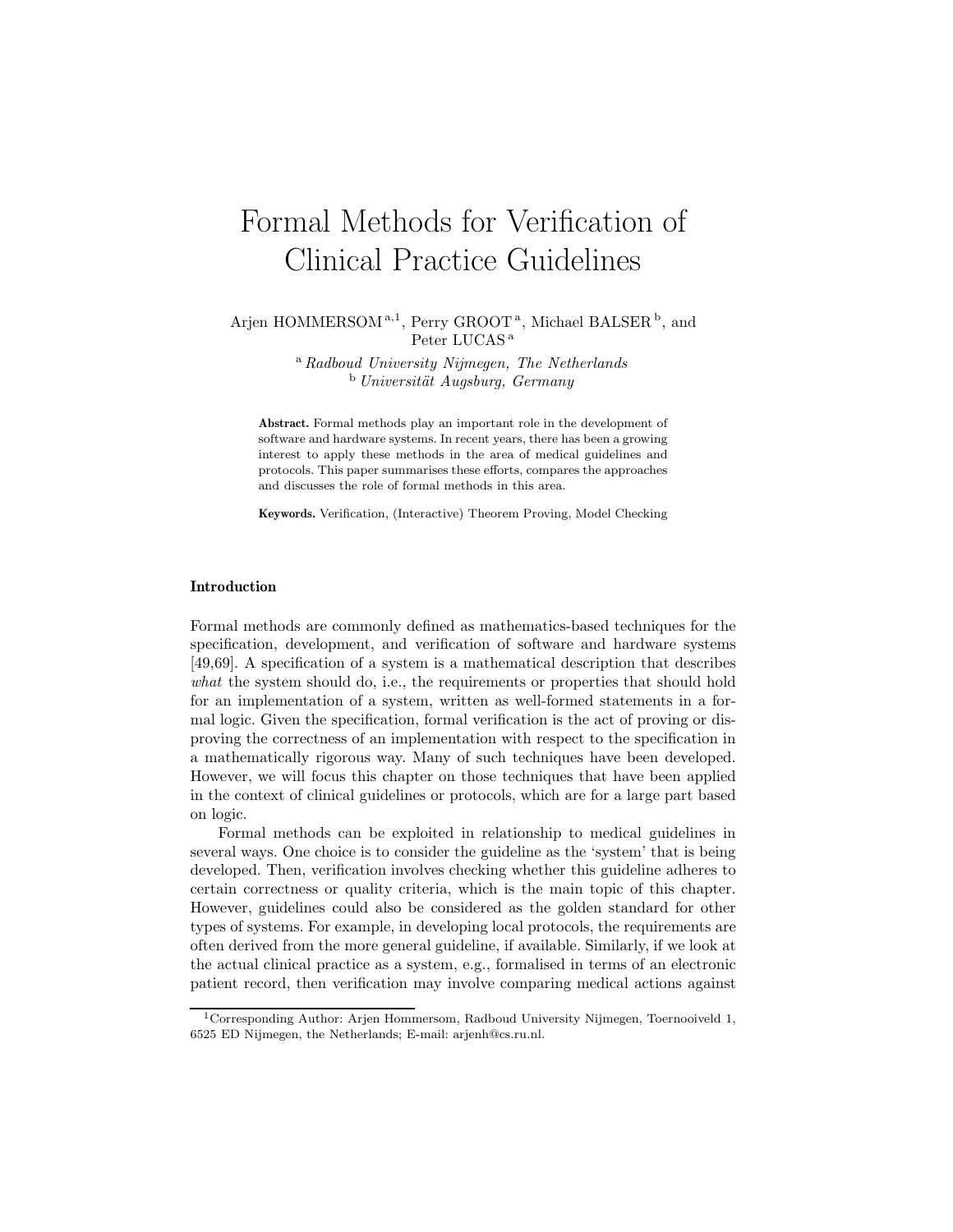recommendations given by a guideline. We will only briefly address such other possibilities as they are discussed more elaborately in a Chapter 7 of this book.

This chapter is structured as follows. In Section 1, we review, from a formal perspective, some of the different specification languages that have been proposed for modelling guidelines. Questions regarding formal semantics and expressiveness are addressed. In Section 2, we address the different type of properties that have been investigated in literature. Next, in Section 3, we look at some actual verification studies and methodologies. In Section 4, we briefly discuss formal methods in relation to protocol development and compliance checking, as described above. Finally, in Section 5, we discuss the role of formal methods in its relation to medical guidelines and especially the impact it may have on medical practice.

# 1. Guideline Specification

Several methods have been developed to support the modelling of guidelines. Specialised guideline modelling languages have been developed of which some have a formal semantics. Other authors have proposed the use of general-purpose logical languages for the specification of guidelines as many languages that have been proposed in artificial intelligence have rich structures and are likely to be expressive enough for specification of aspects of guidelines. Furthermore, as they are often based on logic, they have a formal semantics. On the other hand, they lack some intuitive primitives elements of specialised guidelines modelling languages such as "decisions" or (medical) "actions".

## 1.1. General-purpose Formal Languages

Description logic [3] is a family of well-known knowledge representation formalisms, which has been used for the development of a wide range of applications. An important advantage is that they constitute a decidable fragment of first-order logic, and thus provide a clear syntax and semantics and make automatic verification possible. In [53] it is proposed to model certain aspects of practice guidelines in this logic, i.e., taxonomic relations (*chest x-ray is a type of x-ray*), mereologic order *(identification is part of the interview)*, and temporal order *(physical ex*amination precedes chest x-ray). Examples of the use of description logics in the clinical domain can be found in e.g., [54].

Logic-based formalisation of medical guidelines has also been suggested in the context of agent modelling. In [12], guidelines are considered a set of social integrity constraints, formalised using standard logic with additional operators H (indicating a ground fact),  $\bf{E}$  (indicating an expectation), and  $\bf{EN}$  (indicating a negative expectation). For example, the following:

 $H(enter(Patient, emergency\_ward), T_0) \rightarrow$  $\mathbf{E}$ (examine(Physician, Patient),  $T_1$ )  $\wedge$   $T_1 > T_0$ 

denotes that in whenever a patient enters the emergency ward, then it is expected that a physician will examine the patient at some later time instance  $T_1$ . The underlying idea is to use these constraints in order to prevent agent behaviour that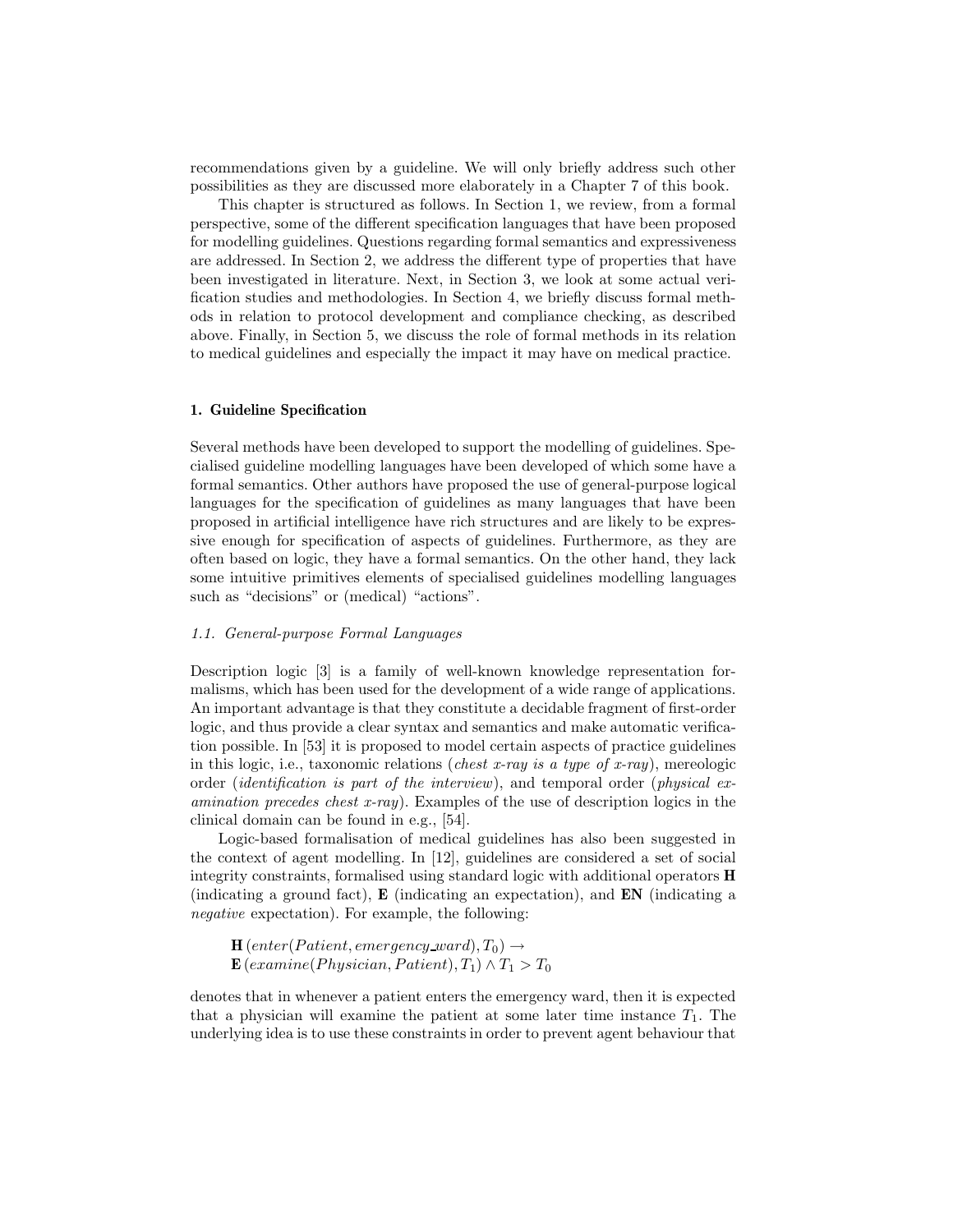

Figure 1. Plan state model of a single Asbru plan.

is not compliant with the guideline. This is particularly useful in hospitals where integrity constraints could be used for checking if the hospital staff is compliant with the guideline. The semantics of this language has been formalised as an abductive proof procedure [1].

Temporal reasoning is an important aspect of medical guidelines. Therefore, it is not surprising that temporal logic has been proposed as a suitable formalism. For example, computation tree logic has been applied for modelling a guideline for the purpose of formally studying refinement of guidelines to protocols (cf. Chapter 7 and [30]).

# 1.2. Guideline Modelling Languages

A number of languages have been developed to write down clinical guidelines in a computer-interpretable format (so called computer-interpretable clinical guidelines, CIGs). In [38], the languages Asbru, EON, GLIF, GUIDE, PRODIGY, and PROforma are compared, based on a common case study. The paper identifies a number of common components and a number of significant differences between languages.

# 1.2.1. Semantics

For the syntax and semantics of guideline languages three levels can be considered:

- 1. the dynamic behaviour of guideline components, and
- 2. conditions usually given in a so called expression language,
- 3. temporal abstraction of conditions.

For Asbru, the dynamic behaviour of plan execution (level 1) is defined in a formalism called Structural Operational Semantics (SOS) [44]. The abstract execution model of a single plan is illustrated in Figure 1. Each arrow in the state transition system represents a single SOS rule: Filter and setup conditions (F and S) are used to control the applicability of a plan, abort and complete conditions (A and C) are used to monitor execution. The sub plans in the plan body can be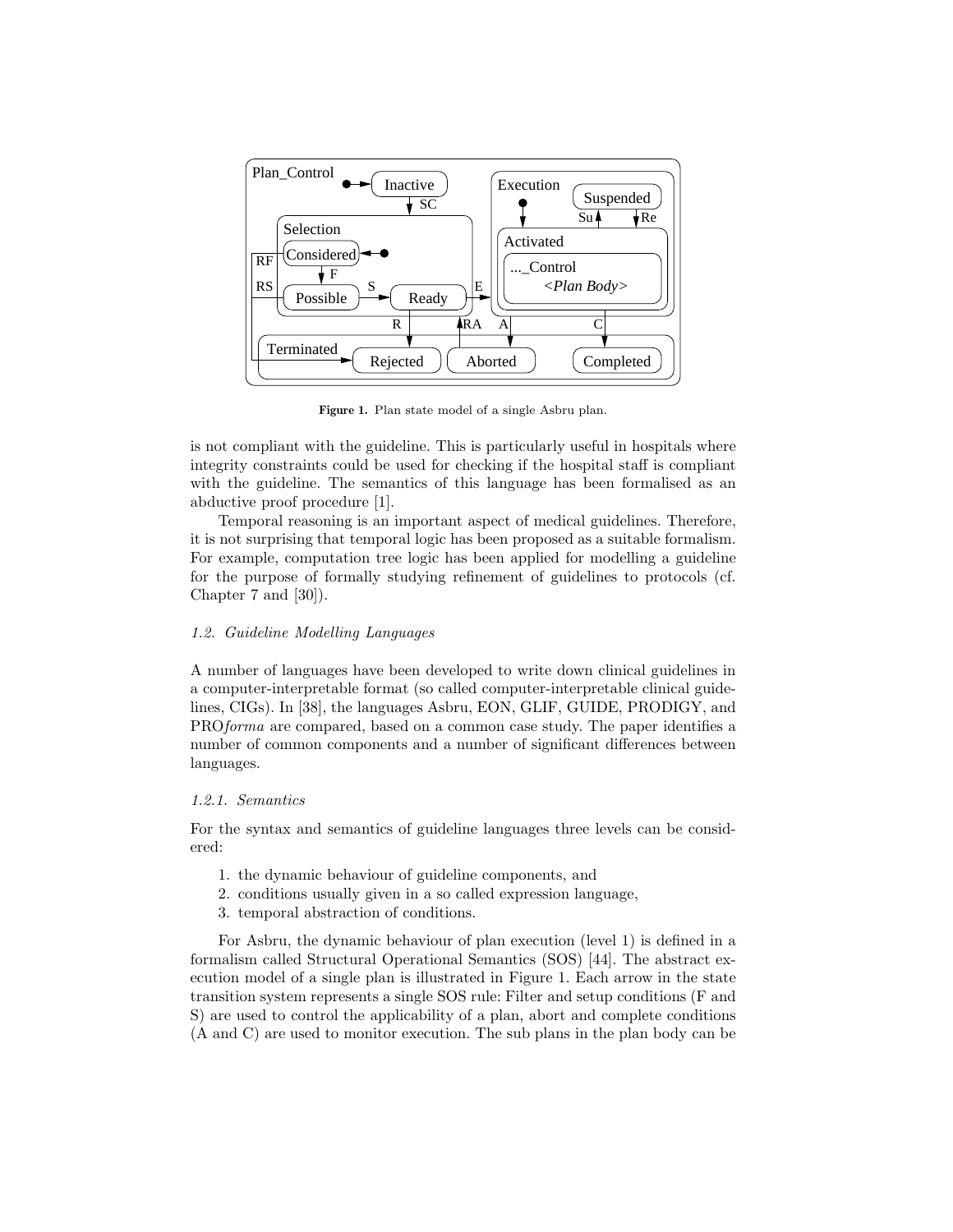organised using different body types (e.g., sequential, any-order, or parallel). The current state of a plan – especially if a plan has been rejected, aborted, or completed – is propagated according to the plan hierarchy to its super and sub plans. If a plan is mandatory, it must be completed, otherwise it may also be rejected or aborted. Details can be found in [4,5]. Evaluation of conditions (level 2), however, is not considered in detail. Asbru offers a variety of possibilities to abstract from patient data (see [56,55,61]). In most cases, conditions are simple and can be translated one-to-one to a first order formula. For more complex conditions, a full formal semantics still needs to be defined. As a speciality of Asbru, conditions can be monitored over time according to so called time annotations (temporal abstraction, level 3). A revised and complete semantics of time annotations has been published in [52].



Figure 2. State and transitions of PROforma Task component.

Similar to Asbru, an operational semantics for PROforma is given in [63,24]. The dynamic behaviour of "Task" components is again described in an operational style. Figure 2 illustrates the underlying state transition system. The transition system has recently been simplified from 11 to 4 states without restricting expressiveness of the PRO*forma* language, as some of the states were found to be redundant to describe the core semantics of the language.

The semantics is described rather informally for GLIF [68], EON [65], GLARE [2,25], and GUIDE [46]. The descriptions usually give a flavour of a semantics in terms of 'states' (e.g., completed and aborted states), message passing, etc, although these terms are not defined in detail. While this is enough for actually building guidelines, the semantics must be more precise when it comes to formal verification. Facilities for testing and making sure that the model is unambiguous and syntactically correct is available for most approaches. An overview of these facilities can be found in [16].

Verification, in particular a verification technique called model checking (cf. Section 3.3), is nevertheless applied to guidelines written in GLARE by translating GLARE clinical guidelines to the formal language Promela [25]. This translation can be considered as defining the formal semantics of GLARE. As a drawback, in order to fully understand the execution model of GLARE, one needs to fully understand the translation as well as the Promela semantics.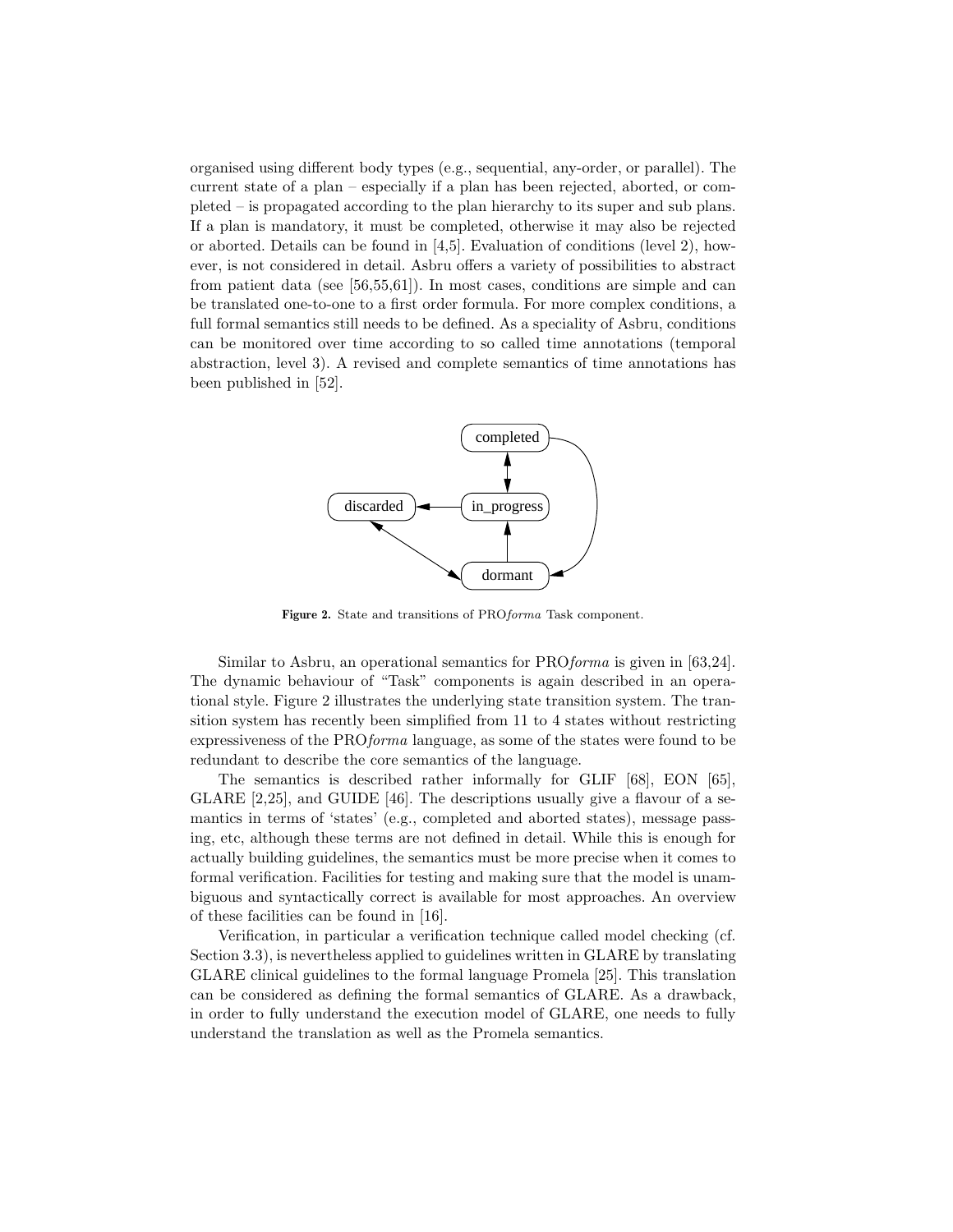## 1.2.2. Temporal Constraints

Medical guidelines do not simply describe a process that is to be executed instantly. Instead, the process evolves in time where reasoning about time is done explicitly. As this is such a prominent feature of guideline representation languages, this topic deserves some more detail. As an example, consider the administration of a drug three times a day for five days in a row. Different guideline modelling languages offer different constructs for expressing temporal constraints. The temporal constraints normally define only certain minimum and maximum boundaries instead of fixed time periods; for example, a drug is not taken every day at exactly the same time but should be taken between 07:00 and 10:00 a.m.

In the following paragraphs, the constructs for expressing temporal constraints in Asbru and in GLARE are introduced.

Whereas temporal constraints in GLARE refer to the start and end point of actions, Asbru time annotations incorporate arbitrary conditions, e.g., conditions that refer to the condition of the patient. This is more expressive; however, it adds complexity to the verification problem.

Time Annotations in Asbru. An example property containing a temporal constraint is the following: "Intensive phototherapy should produce a decline in the TSB (total serum bilirubin) level of 1 to 2 mg/dl within 4 to 6 hours". This can be expressed with so called time annotations in Asbru:

 $\Delta_{\text{TSR}} \leq -1 \text{mg/dl}$  [., 6h] [4h, .] [., .] enter(*pti*, activated)

i.e., a condition  $\Delta_{\text{TSB}}$  must occur 4 to 6 hours after the treatment plan 'pti' (phototherapy intensive) has been activated. In general, this is the pattern for Asbru time annotations:

```
condition [ESS, LSS] [EFS, LFS] [minDu, maxDu] RP
```
A starting interval is defined by an earliest starting shift (ESS) and a lasted starting shift  $(LSS)$ . The earliest- and latest finishing shift  $(EFS)$  and  $LFS$  define the finishing interval. These intervals are relative to a reference point  $(RP)$ , that describes a time point that is the offset to the shifts. In addition, a minimum and maximum duration  $(minDu \text{ and } maxDu)$  can be defined. A complete formal semantics of Asbru time annotations is given in [52].

Temporal Constraints in GLARE. GLARE's temporal language allows one to model temporal constraints between actions, and is quite similar to Asbru's time annotations. In GLARE, it is possible to define the minimum and maximum  $du$ ration of actions, the minimum and maximum *delay* between actions and repetition/periodicy constraints. Consider actions A and B. Then the following examples illustrate the types of relations that can be expressed:

- the duration of A is between 10 and 20 minutes.
- the end of A is equal to the start of B.
- B starts between 10 and 20 minutes after the end of A.
- A is repeated once every week for two weeks, until condition C does not hold anymore.

A more detailed description of time in the GLARE framework can be found in [2].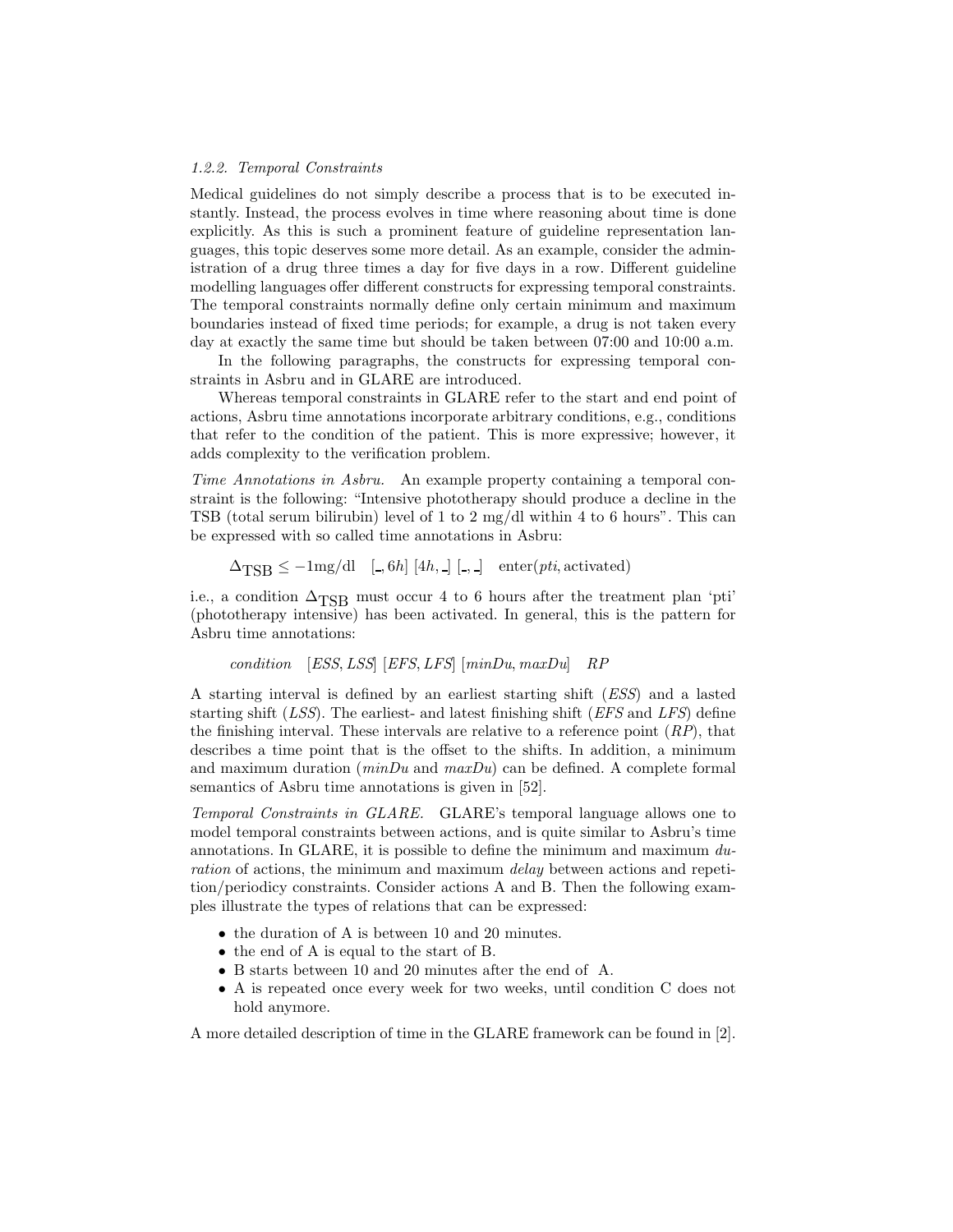## 2. Specification of Guideline Properties

To be able to specify properties, a representation language is required. Similar to the previous section, general and specific languages have been proposed. First, we discuss the type of properties that have been investigated. Then, we focus on the general and more specific representation languages that have been used in literature. Finally, we focus some of the methodological issues related to the specification of properties.

## 2.1. Type of Properties

A wide range of properties of medical guidelines and protocols that have been checked can be found in literature. In order to make the distinction more comprehensible, it is useful to make a distinction between two classes of properties, namely:

- 1. Intra-guideline consistency (this term is proposed in [60]): this deals with consistency issues within a single guideline. Inconsistencies include structural defects, e.g., inconsistencies between temporal structure and temporal specifications; ambiguities, such as conflicting recommendations for the same patient group; incompleteness, when a recommendation is missing for a relevant patient group.
- 2. Intentions / Goals: these approaches deal with correctness criteria in terms of the process or result of executing the guideline. Note that we will use the term intentions and goals synonymously here.

The first type of properties are typically stated informally or in the language that the guideline is modelled in (e.g., logic). Hence, the focus on the representation of properties will be on the second type. These type of properties are derived from various sources. Shahar argues for explicitly specifying the design rationale in the guideline itself [57]. In practice, however, other sources have to be used, e.g., recommendations from other guidelines (inter-guideline consistency), indicators [66], expert opinions, and general criteria relative to additional medical knowledge.

## 2.2. Temporal Logic

## 2.2.1. Introduction

Several temporal logics have been developed, in particular tense logics since the 1960s. Differences between logics result from different models of time and expressiveness. In linear temporal logics (e.g., Linear Temporal Logic (LTL) [45]), models form a linear trace, while in branching logics models typically (e.g., Computation Tree Logic (CTL) [8,14,21]) form a tree.

A model of a medical guideline, is a Kripke structure M over a set of atomic propositions AP, which formally is defined as a four tuple  $M = (S, S_0, R, L)$ where S is a finite set of states,  $S_0 \subseteq S$  is the set of initial states,  $R \subseteq S \times S$ is a total transition relation, and  $L : S \to 2^{AP}$  is a function that labels each state with the set of atomic propositions true in that state. A path in the model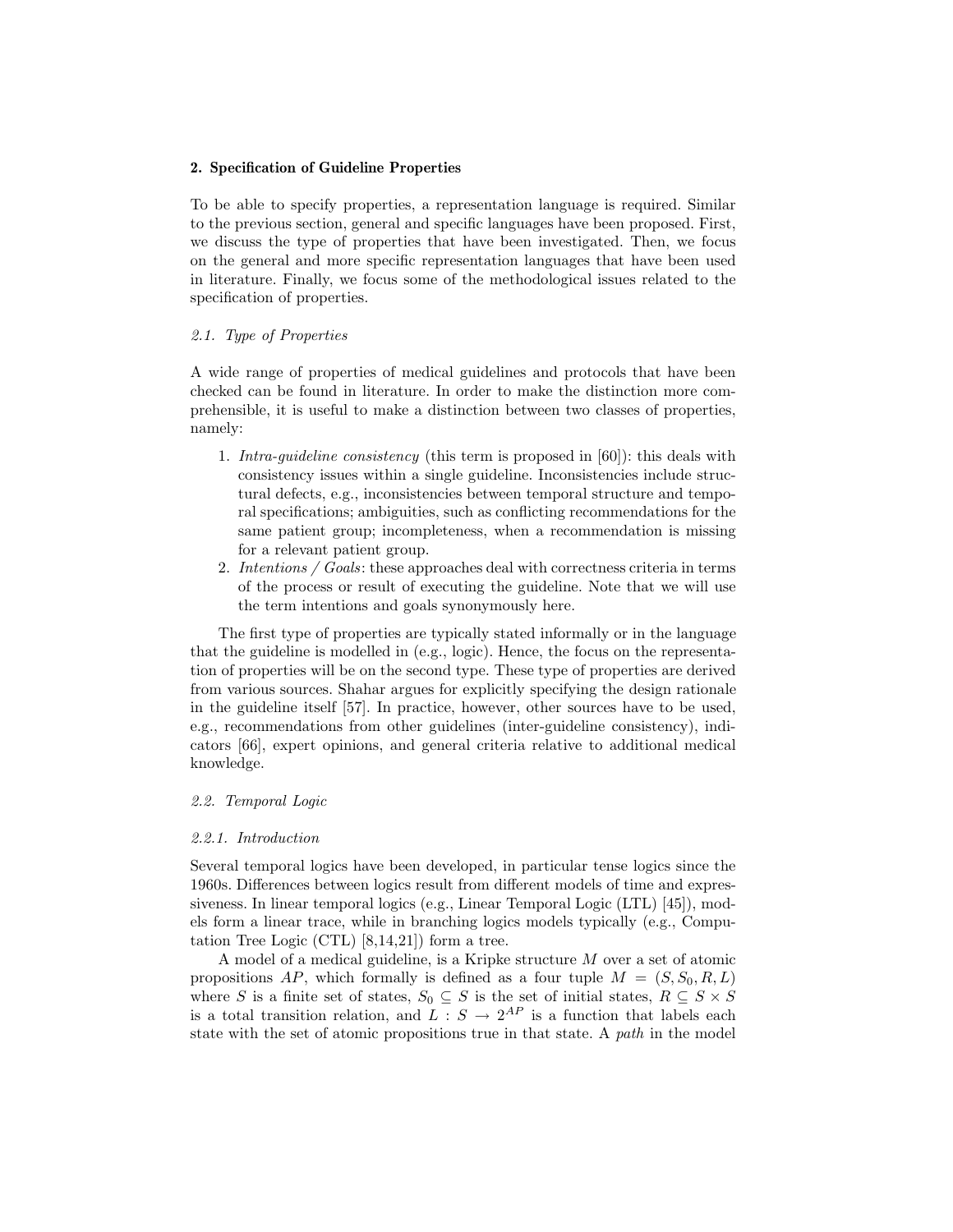| $M, s \models p$                    | $\Leftrightarrow$ $p \in L(s)$                                                   |
|-------------------------------------|----------------------------------------------------------------------------------|
| $M, s \models \neg f_1$             | $\Leftrightarrow M, s \not\models f_1$                                           |
| $M, s \models f_1 \wedge f_2$       | $\Leftrightarrow$ $M, s \models f_1 \text{ and } M, s \models f_2$               |
| $M, s \models \mathbf{E} g_1$       | $\Leftrightarrow$ there is a path $\pi$ from s such that $M, \pi \models g_1$    |
| $M, \pi \models f_1$                | $\Leftrightarrow$ s is the first state of $\pi$ and $M, s \models f_1$           |
| $M, \pi \models \neg g_1$           | $\Leftrightarrow M, \pi \not\models q_1$                                         |
| $M, \pi \models g_1 \land g_2$      | $\Leftrightarrow$ $M, \pi \models g_1 \text{ and } M, \pi \models g_2$           |
| $M, \pi \models \mathbf{X} g_1$     | $\Leftrightarrow M, \pi^1 \models q_1$                                           |
| $M, \pi \models \mathbf{F} g_1$     | $\Leftrightarrow$ there exists a $k \geq 0$ such that $M, \pi^k \models q_1$     |
| $M, \pi \models g_1 \mathbf{U} g_2$ | $\Leftrightarrow$ there exists a $k \geq 0$ such that $M, \pi^k \models g_2$ and |
|                                     | for all $0 \leq j < k, M, \pi^j \models g_1$                                     |

**Figure 3.** Semantics of temporal logic with  $f_1$  and  $f_2$  representing state formulas and  $g_1$  and  $g_2$ representing path formulas.

M from a state s is an infinite sequence  $\pi = s_0 s_1 s_2 \dots$  such that  $s_0 = s$  and  $R(s_i, s_{i+1})$  holds for all  $i \geq 0$ . With  $\pi^i$  we denote the suffix of  $\pi$  starting at  $s_i$ , i.e.,  $\pi^i = s_i s_{i+1} s_{i+2} \ldots$ 

CTL uses atomic propositions, propositional connectives, path quantifiers and temporal operators for describing properties of computation trees, i.e., the tree that is formed by designating a state in the Kripke structure as the initial state and then unwinding the structure into an infinite tree according to the transition relation  $R$  with the initial state as root. This leads to two types of formulas: state formulas, which are true in a specific state, and path formulas, which are true along a specific path. A path formula is build up by applying one of the temporal operators to state formulas. In this chapter, the temporal operators used are  $X$ , **G**, **F**, and **U**. With  $\mathbf{X}\varphi$  being true if  $\varphi$  holds in the next state,  $\mathbf{G}\varphi$  if  $\varphi$  holds in the current state and all future states,  $\mathbf{F}\varphi$  if  $\varphi$  holds in the current state or some state in the future, and  $\varphi \mathbf{U} \psi$  if  $\varphi$  holds until eventually  $\psi$  holds. A state formula can be built inductively from atomic propositions, propositional connectives, and if f and g are path formulas, then  $\mathbf{E}f$  and  $\mathbf{A}f$  are state formulas. The path quantifiers A and E are used to specify that all or some of the paths starting at a specific state have some property.

The semantics of CTL is defined with respect to a Kripke structure M. Given a state formula f, the notation  $M, s \models f$  denotes that f holds in state s of the Kripke structure M. Assuming that  $f_1$  and  $f_2$  are state formulas and  $g_1$  and  $g_2$ are path formulas, the relation  $\models$  is defined inductively as shown in Figure 3. The remaining syntax consisting of  $\vee, \rightarrow, \mathbf{G}, \mathbf{A}$  can be defined as usual, i.e.,  $f_1 \vee f_2 \equiv$  $\neg(\neg f_1 \land \neg f_2), f_1 \rightarrow f_2 \equiv \neg f_1 \lor f_2, \mathbf{G}g \equiv \neg \mathbf{F} \neg g$ , and  $\mathbf{A}f \equiv \neg \mathbf{E} \neg f$ .

In contrast to CTL, LTL provides operators for describing events along a single computation path. Each formula is of the form  $\mathbf{A}f$ , with f being a path formula, which is either an atomic proposition or inductively defined as  $\neg f$ ,  $f \vee g$ ,  $f \wedge g$ ,  $\mathbf{X}f$ ,  $\mathbf{F}f$ ,  $\mathbf{G}f$ ,  $f\mathbf{U}g$  with  $f, g$  path formulas. This language can be evaluated on Kripke structures as presented in Figure 3.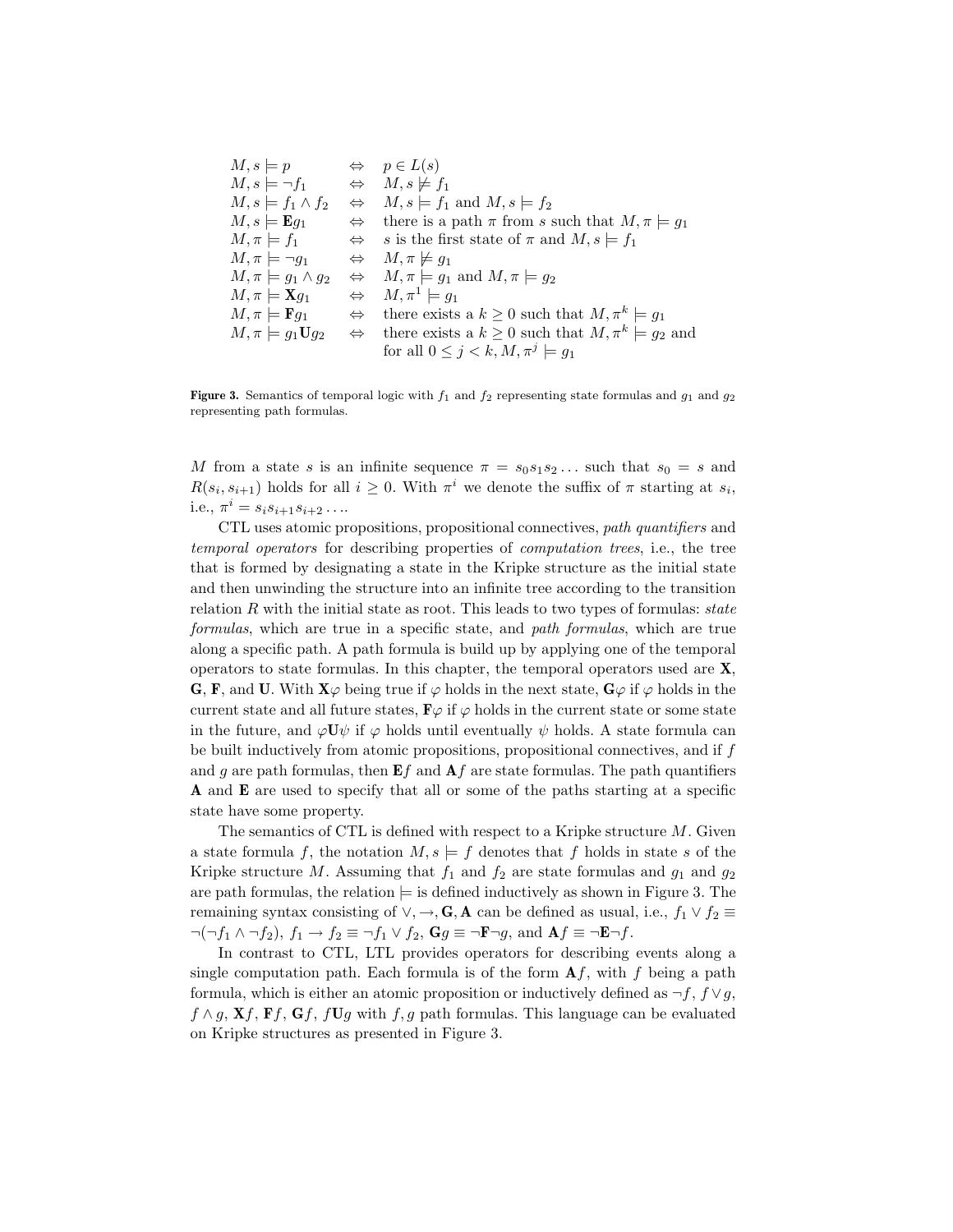#### 2.2.2. Expressiveness and Complexity

It is a well-known fact that the expressiveness of LTL and CTL is incomparable. For example, the following CTL statement

# EF normotension

i.e., 'normotension' (normal blood pressure) may eventually occur is not expressible in LTL. On the other hand, the following LTL formula

## F G normotension

i.e., eventually 'normotension' will always hold is not expressible in CTL. Note that the formula **AF AG** normotension is stronger and expresses that there exists some state after which all patient groups have a normal blood pressure at the same time, which is more restrictive than the previous formula.

Both for theorem proving as well as model checking, reasoning using CTL is generally easier than reasoning in LTL, for example, LTL is in a higher complexity class. However, the discussion whether to use CTL or linear-time temporal logic (LTL) for model checking is far from being settled, as LTL is usually more intuitive and better suited as a specification language. For example, in [67], the advantages of linear-time frameworks is identified in terms of expressiveness, compositionality, property-specific abstractions, uniformity, and the use of bounded model checking.

## 2.3. Clinical Goal Representation

Several ontologies for intentions have been proposed in the context of medical guidelines.

#### 2.3.1. Ontology of Goals in Breast Cancer

On the basis of a corpus of examples of clinical goal statements in breast cancer, an ontology was developed in [23]. As the authors describe, when clinical processes are designed and enacted, this should allow for the possibility of urgent changes to the care plan or "plan repair". In order to do this, a reason for each service has to be made explicit to be capable of recovering when goals are not achieved. They make a distinction between knowledge and action goals, where knowledge goals deal with acquiring information and deciding between alternative hypothesis about the world and action goals deal with achieving some state of the world and enacting tasks. A conclusion of this work is that this delivers a more balanced classification of types of goals compared to other ontologies. However, further work is expected to be needed in order to make a final scheme in the context of breast cancer.

# 2.3.2. Asbru Intentions

Although most guideline representation languages allow for representation of goals and intentions, representation of intentions is most developed in the Asbru language [38]. These intentions are considered "temporal patterns of provider actions and patient states, at different levels of abstraction, that should be maintained,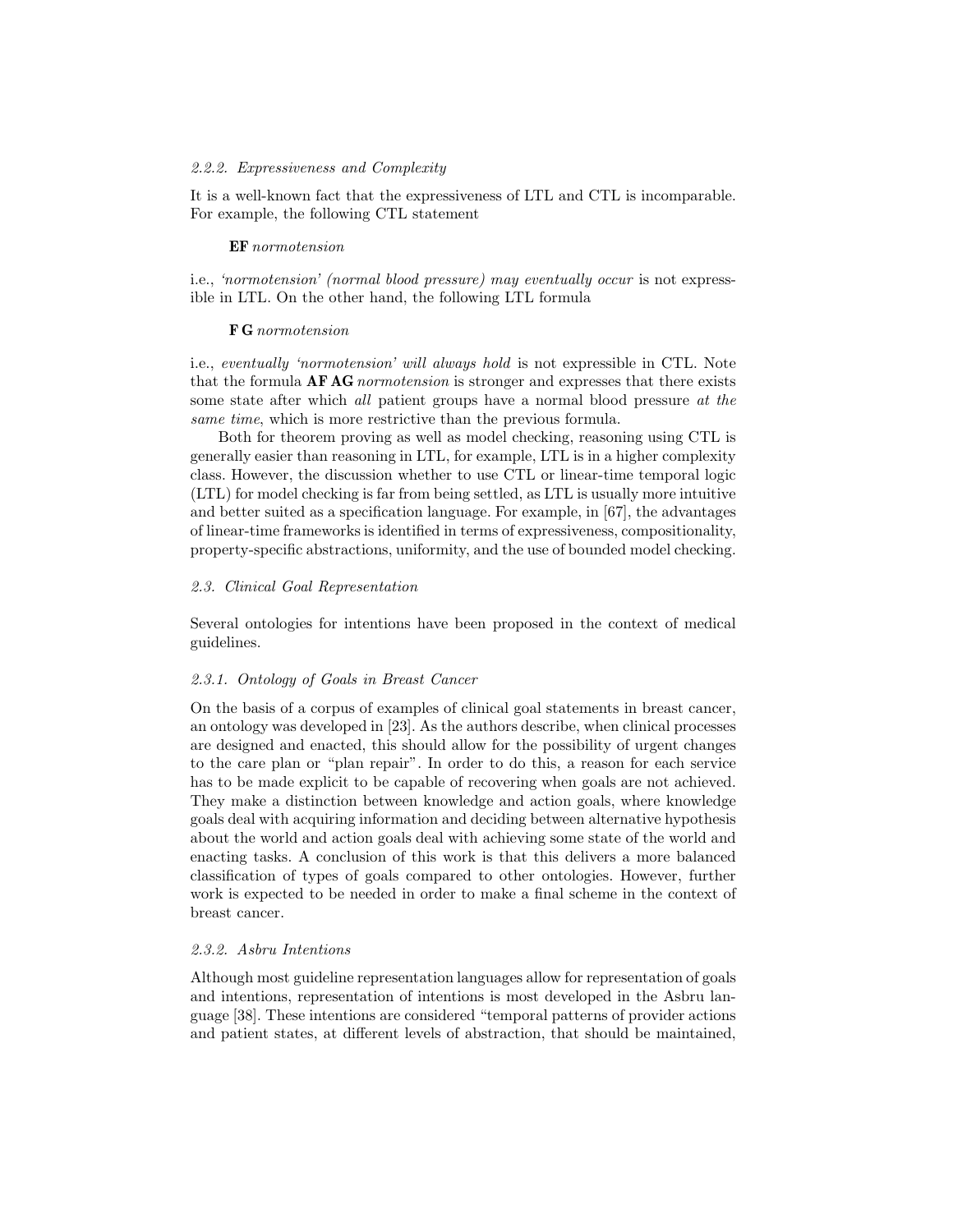achieved, or avoided" [57]. Furthermore, a distinction is made to whether the intention refers to a clinical state or action and whether the intention holds during enactment of the clinical process (intermediate) or after it has been completed (overall). The intention may also contain a rich temporal structure.

In the verification methods using Asbru, these intentions are typically formalised in temporal logic. For example, in [7], the Asbru intention "achieve overall state:  $\alpha$ " is formalised as:

 $AG$ (current plan = completed  $\rightarrow$  AF AG  $\alpha$ )

From a formal point this raises some questions. For example, in this example, it is possible, due to the use of the **F** operator, that  $\alpha$  holds much later than the current plan. Moreover, one could argue that the similar looking, but non-equivalent, LTL formula:

 $\mathbf{G}(current\_plan = completed \rightarrow \mathbf{F} \mathbf{G} \alpha)$ 

is the right formalisation. The point that we would like to make here is that formal languages are particularly useful to discuss such subtle differences. Even though in the original Asbru specification, the property seems uncomplicated, questions can be raised with respect to the intended semantics.

# 2.4. Methodology for the Specification of Properties

A major problem in the specification of properties as we have presented so-far is that properties from sources other than the original guideline differ in terminology. This is especially common in medicine where terms typically have multiple synonyms. Furthermore, properties may address aspects which are not even contained in the guideline. These properties can only be verified if the guideline is enriched by the additional aspects.

The problem of attaching the terminology of guidelines to the terminology found in properties is commonly recognised in the literature [26]. This problem could be further addressed using ontologies to standardise terminology as found in some of the guideline representation languages.

A structured approach to bridge the gap between informal properties and a temporal formula matching the aspects and terminology of the guideline has been proposed in [62]. This paper introduces a stepwise approach to formalise properties. The original informal goal is reduced in a first step to the scope of the guideline. In a second step, the goal is normalised to determine the expected behaviour and the timing constraints, i.e., start and end points between which the behaviour should be observed. After the normalisation step, it is rather easy to correctly formalise the property in a formalism called Goal Definition Language (GDL). A final step, the attachment, maps concepts and terminology of the property definition to concepts of the guideline.

This process does not solve the problem of mapping the different terminology of properties and guidelines. However, it gives structure to the process of attaching properties to guidelines and makes sure that medical domain experts are able to perform and understand the different steps. Assuming the domain experts are aware of both the ontology of the property as well as the ontology found in the guideline, this methodology enables the validation of properties.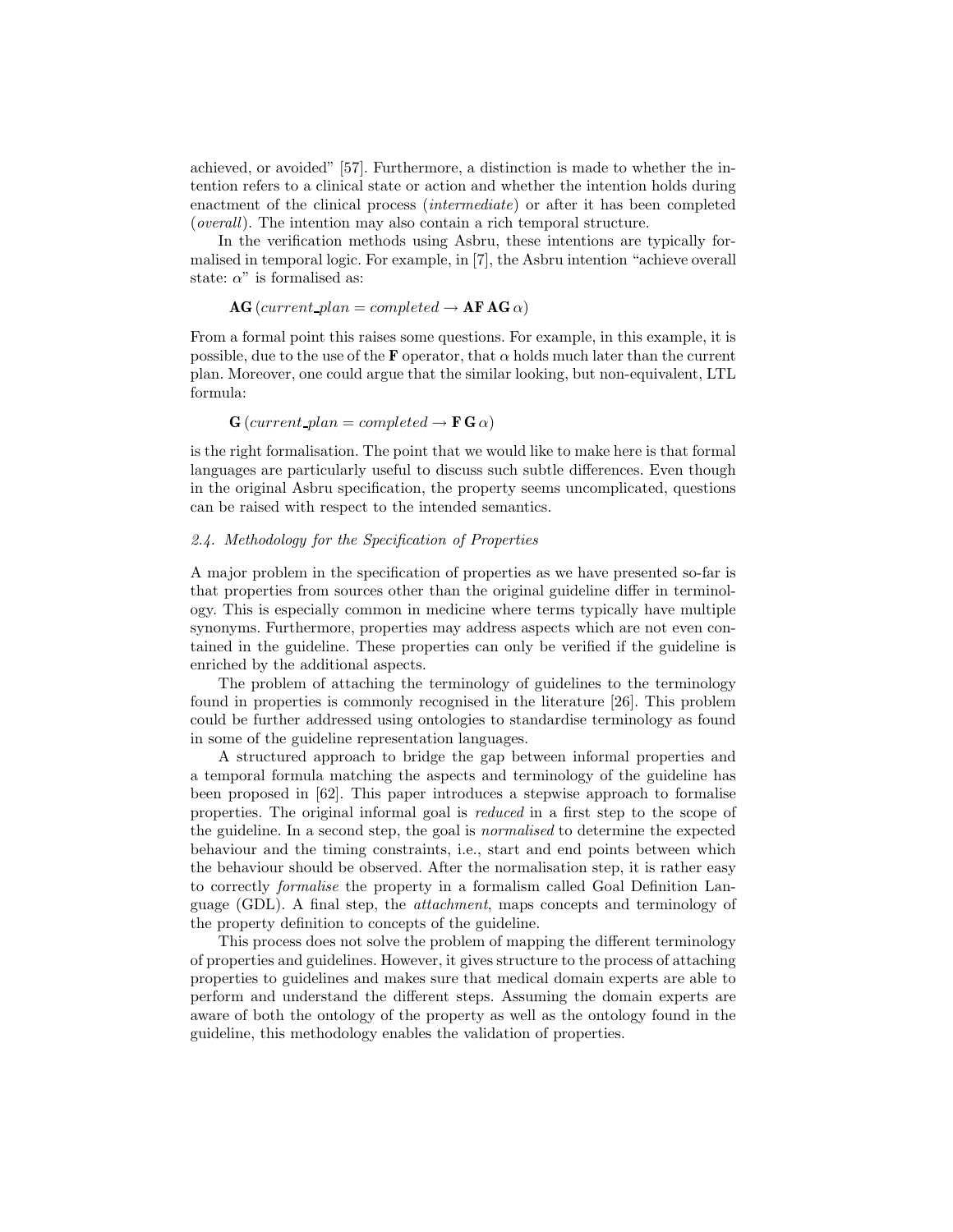#### 3. Verification

Properties can be verified *on-the-fly*, i.e., properties define runtime constraints which are monitored during guideline execution, or *prior to execution*. Runtime constraints are always evaluated for a given case while verification prior to execution has to take into account every possible case. The latter is thus much more complex. This chapter is focussed on verification prior to execution.

There are roughly two verification approaches, namely model checking [13, 47] which explores a (finite) model and theorem proving which explores logical derivations of a theory. There has been a particular focus on the use of theorem provers for reasoning about programs, which can be traced back the well-known Boyer-Moore theorem prover in the early 1960s [10,9]. In AI, theorem provers have for example been used to verify knowledge-based systems (e.g., [22]), as the knowledge representation is often based on logic.

# 3.1. Interactive Theorem Proving

The European project Protocure<sup>2</sup> has had a major impetus on the use of formal methods for the verification of medical guidelines. In [64], the results of this work is summarised. The guideline that is used deals with the treatment of jaundice and diabetes and is modelled in Asbru. This model was then, partly manually and partly mechanically, translated to temporal logic and given to an interactive theorem prover, called  $KIV^3$  [6,27]. Indicators and intentions mentioned in the guideline were then used as correctness criteria in order to verify these guidelines. This work was subsequently extended in several ways. First, the semantics of a part of the Asbru language was incorporated in the KIV theorem prover, making it possible to translate a guideline model completely automatically [51], including complex time annotations that can occur in guidelines (for more details see Section 1.2.2). Second, the addition of background knowledge in order to verify more general quality criteria was investigated [29]. A complete description of the latter work can be found in [50].

Interactive theorem proving systems are sometimes called "proof assistants" as they do not construct proofs themselves, but rather support the construction of a proof by a user. In mathematics, proof assistants such as Mizar, HOL, and Coq are popular; in these systems almost all proof steps have to be performed manually. KIV was designed for use in program verification and attempts at providing more proof steps automatically; however, it does not exhaustively investigate large search spaces which keeps the amount of time it spends on calculations under control. The main advantage of such techniques is that it can, in principle, handle problems of arbitrary complexity, hence it is especially suitable if the model of the guideline is detailed and contains many complex constructs. By abstracting parts of the guideline, more automated techniques, such as automated theorem proving or model checking become feasible. These have also been applied to medical guidelines and are discussed below.

 $^{2}$ http://www.protocure.org [accessed February 2008]

<sup>3</sup>http://www.informatik.uni-augsburg.de/swt/kiv [accessed February 2008]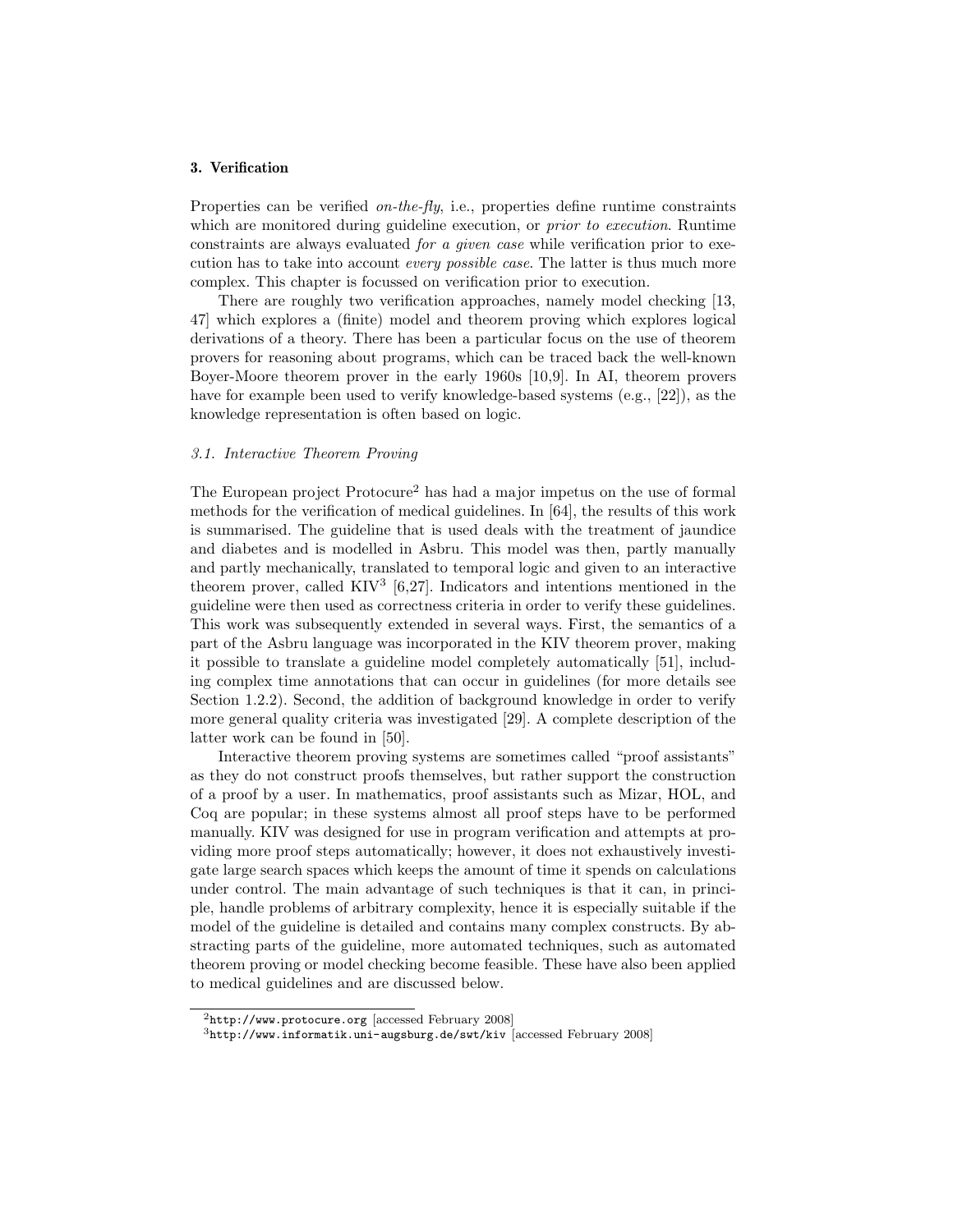#### 3.2. Resolution-based Theorem Proving

It was shown that for reasoning about models of medical knowledge, for example in the context of medical expert systems [33], classical automated reasoning techniques (e.g.,  $[48,70]$ ) are a practical option. In [31], the use of automatic theorem proving techniques for quality checking medical guidelines was studied. Translation of temporal logic yields a restricted first-order theory. Such a formalisation is suitable for use in standard resolution-based theorem provers. Typically, automated theorem provers require little or no interactions compared to interactive theorem provers. Resolution-based theorem proving facilities have been proven successful for many complex problems in algebra [43] and logic [32]; however, it does put a certain limit to the complexity of the guideline that can be verified.

## 3.3. Model Checking

With model checking [15], temporal properties can be automatically verified for a given state transition system. In principle, model checking is automatic, however, the application is limited to finite state transition systems. During the last years, tools have been refined, additional methods to automatically reduce the state space have been introduced, and computers, in general, have become more and more powerful such that nowadays, systems with a very large number of states can be automatically verified. Popular model checkers are  $\text{SMV}^4$  [15], which uses Binary Decision Diagrams [35], SPIN<sup>5</sup> [28], an explicit state model checker, and others.

Model checking has become very helpful in software engineering for analysing reactive system designs. A medical guideline can be viewed as a concurrent system and model checking can be applied. It is necessary to transform the medical guideline to the input language of the model checker. Transformation can be automated by writing a suitable compiler. After the guideline has been transformed, temporal properties expressed either in CTL or in LTL can be verified. An interesting aspect of model checking is that, if the property does not hold, a counter example is provided which helps in improving the medical guideline or property. However, if verification does not terminate, the guideline model must be abstracted to reduce the state space. This abstraction must be provided manually such that, in general, model checking still requires expert knowledge.

In [7], the Cadence SMV model checker has been used to verify temporal properties of Asbru medical guidelines. An Asbru guideline is automatically translated to the SMV input language. A large subset of the Asbru language is translated, however, complex conditions and certain details of temporal constraints are currently abstracted. As a consequence, only a restricted set of properties can be verified. In the paper a selection of structural properties is considered. Verification of these properties has revealed a number of errors in the Asbru model.

GLARE medical guidelines have also been verified with model checking [25]. A guideline is translated to the input language of the SPIN model checker. This translation is fully automatic.

 $^{4}$ http://www.cis.ksu.edu/santos/smv-doc [accessed February 2008]

<sup>5</sup>http://www.spinroot.com/ [accessed February 2008]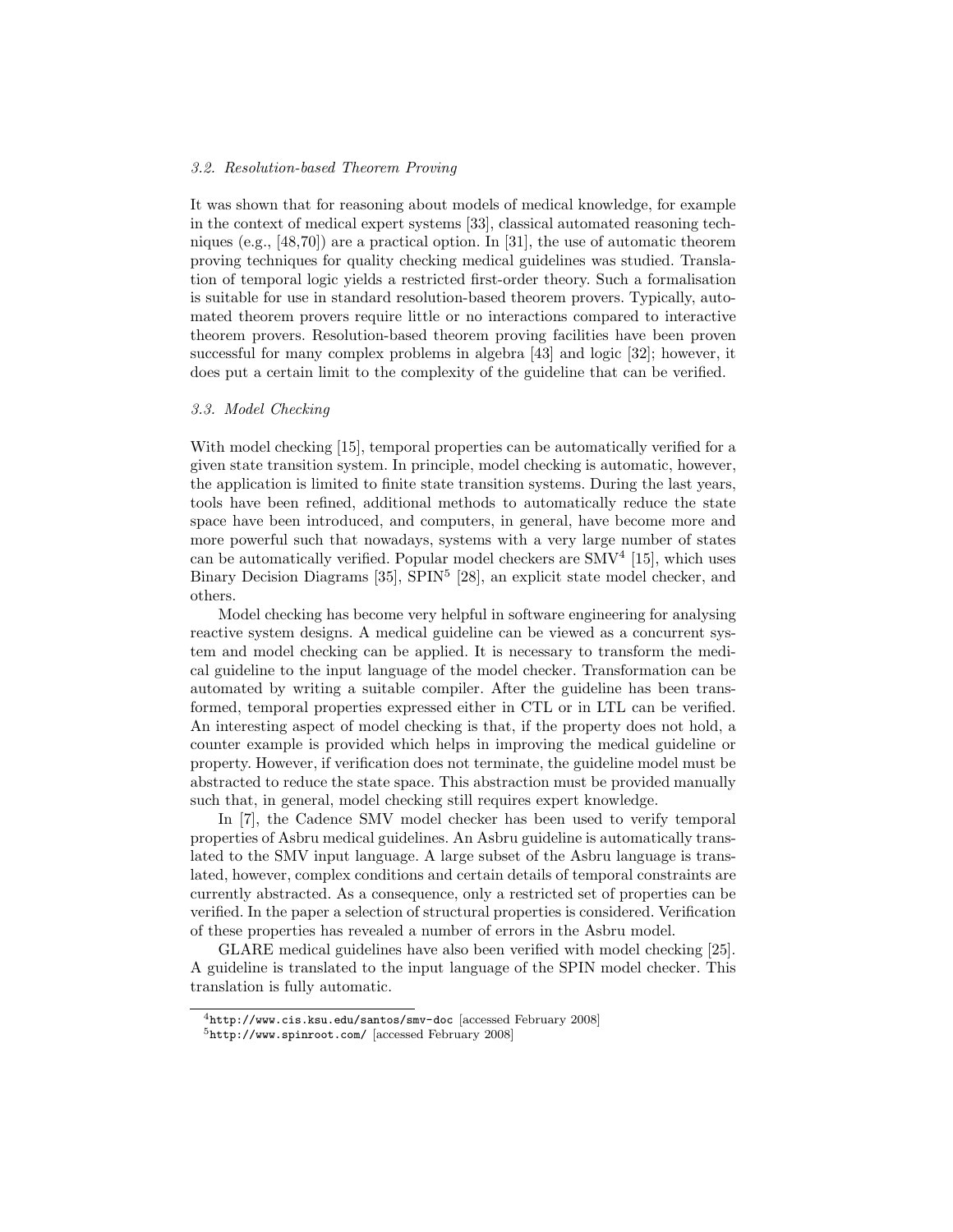## 3.4. Other Techniques

Several other techniques have been proposed primarily for checking that the guideline model is internally consistent. They may be used as means to validation (i.e., check that the model represents the guideline) or verification (i.e., to check that the guideline is correct).

Rule-based and Decision Table. In [59,58], guidelines are represented as a decision table and completeness and ambiguousness are investigated of the guideline. In [36], guidelines are looked upon as rules, similar to modelling as done in for example Arden Syntax. Verification involves checking that the guideline is complete, i.e., for every possible situation an advice is given using a tool called "Commander". In their study of a guideline for childhood immunisation, they were able to identify a number of missing immunisation rules.

Coherence Analysis. In [18,20], Asbru models are translated to first-order logic and rich structural properties are being investigated in order to check the coherence of the model. Similar to the structure, the coherence of temporal constraints that have been put on the (Asbru) model is discussed in [19]. If problems with coherence can be traced back to the guideline, this can be considered a form of verification; however, the verification mostly deals with the formal model rather than checking the correctness of the original guideline.

Petri Nets. A different method to simulate dynamic systems is by modelling the system as a so called Petri net [41,42], which is also known as a place/transition net or P/T net. A Petri net is a mathematical representation of discrete distributed systems that graphically depicts the structure of a distributed system as a directed bipartite graph with annotations using place nodes, transition nodes, and directed arcs. A whole range of tools is available for using Petri nets to model and simulate complex dynamic systems.<sup>6</sup> Recently, this technique has been applied to analyse biological systems [40,37]. In [40], Petri nets have been used to model malaria parasites invading host erythrocytes. Petri nets also form the basis for the GUIDE guideline representation language, where they have been used for simulation of the health care processes [46].

# 3.5. Verification of Temporal Constraints

Checking temporal constraints is not impossible in a theorem proving and model checking approach. In fact, reasoning using temporal constraints been done using interactive theorem proving [51]. However, in many other cases other techniques are employed. One approach to deal with temporal constraints involves monitoring temporal constraints during executing of guidelines. This is possible in various guideline modelling frameworks. A more challenging approach is to verify the constraints prior to execution.

The temporal constraints in GLARE can be mapped to STP-trees , an exension of the "standard" STP (Simple Temporal Problems, see [17]) to cope with

 $^6$ http://www.informatik.uni-hamburg.de/TGI/PetriNets/tools/db.html [accessed February 2008]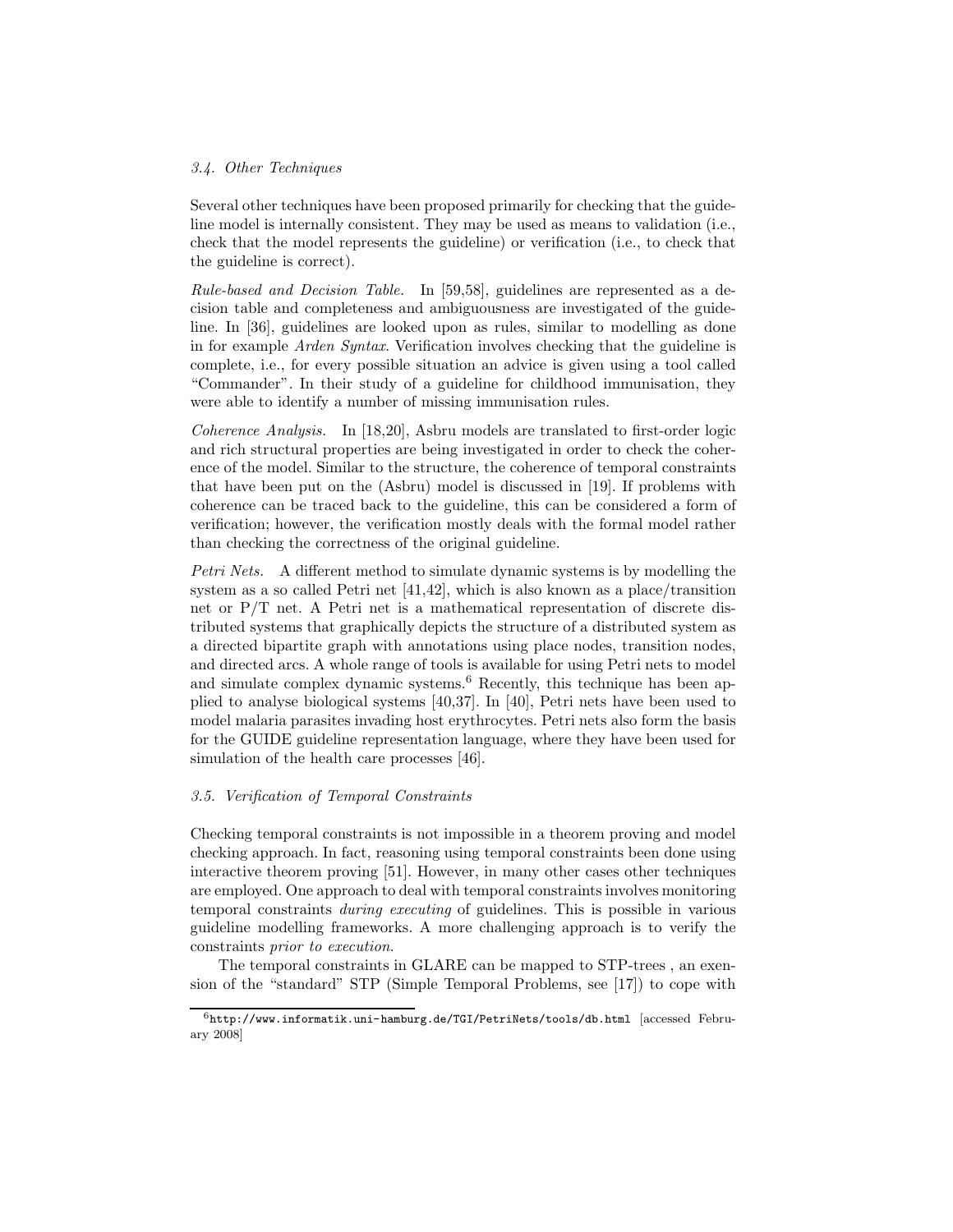

Figure 4. A spectrum of formal methods for formal verification allowing a tradeoff in the properties one can verify (assurance dimension) against the effort one needs to invest to obtain results (effort dimension).

(possibly periodical) repeated actions. Algorithms exist to automatically verify the *consistency* of a given set of constraints prior to the execution of guidelines [2].

# 4. Applications of Formal Methods

## 4.1. Verification

Figure 4 shows a range of formal methods ranging from cheap and incomplete to very expensive and complete (loosely based on a picture by Rushby [49]). Many of the techniques discussed in Section 3.4 can be considered implicit formal methods (e.g., type checkers, parsers), as they are largely automatic and could be, for example, integrated in guideline authoring software. As the picture suggests, some other techniques, such as model checking and theorem proving require significant amount of work and is unlikely to be done by guideline developers. Nonetheless, as we have shown in this chapter, promising results have been reported in literature. Given the fact that guidelines have a large impact in medical practice, costs associated with the use of formal methods might be justified. We elaborate on this point somewhat further in the final section.

# 4.2. Adaptation

Guideline adaptation is a process in which existing guidelines are adapted so that they can be used within a different care setting. Several reasons may exist for adapting the recommendations of an existing guideline to suit a local context, e.g., cultural differences, constraints on resources, end-user involvement, etc, though it is often the case, that the adaptation is faithful to the original guideline [34,30,39]. It is possible to employ formal methods in order to make sure that the adaptations do not violate the original guideline. A review of adaptations as done in practice can be found in Chapter 7 of this book.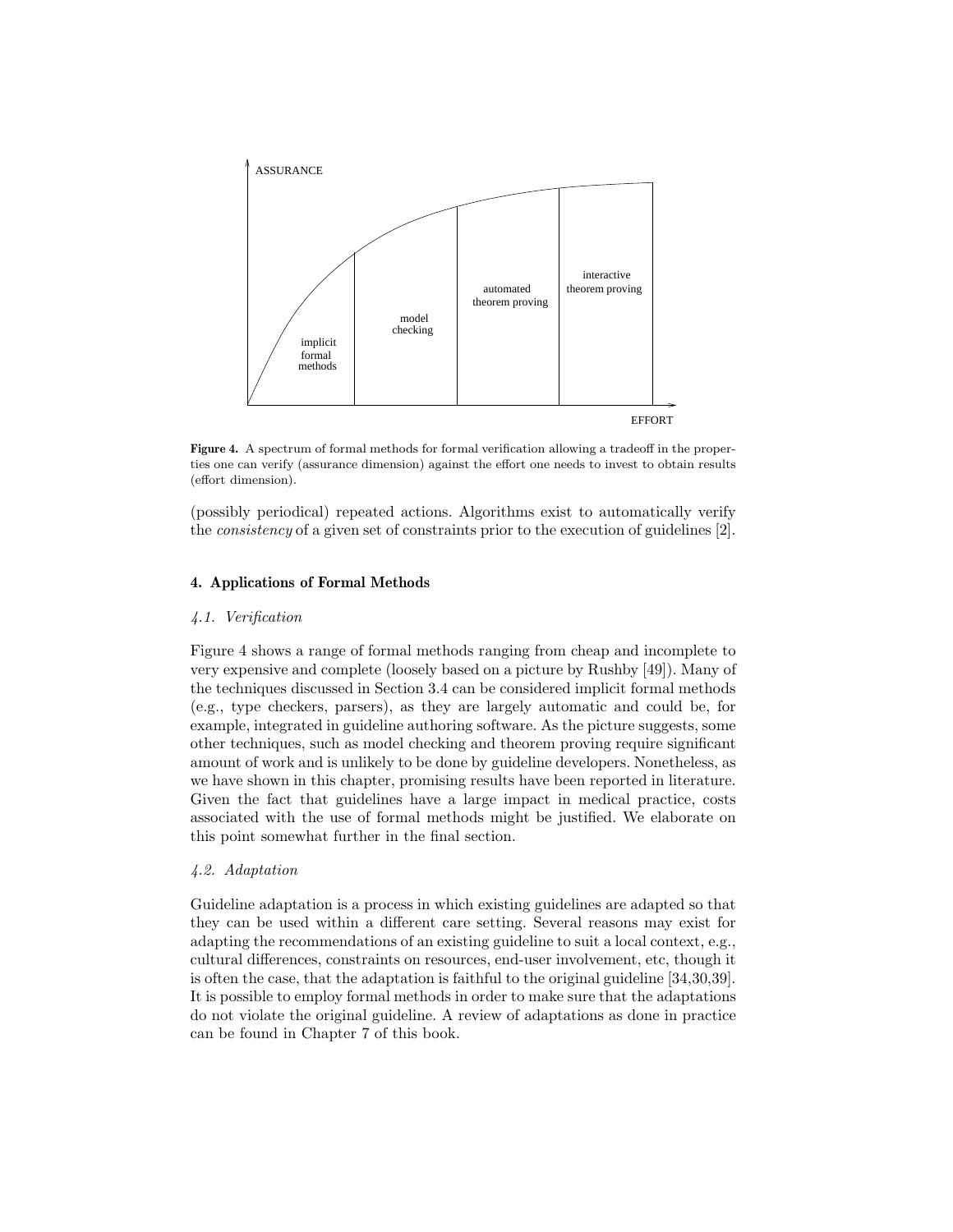## 4.3. Compliance

More general to the idea of using formal methods for checking that an adaptation is compliant to the guideline is checking that the actual clinical process is compliant to the guideline. If the clinical process is recorded as in, for example, an electronic patient record, then verification can be done on this basis. The use of formal methods can then be described as critiquing, i.e., to find differences between the actual actions and a set of 'ideal' actions as described by a clinical guideline. This topic is further discussed in Chapter 9 of this book.

# 5. Discussion

In this chapter, we have given an overview on the use of formal methods in the analysis of medical guidelines. In guideline specification, we found that there are quite a number of specification languages that have been proposed, but only a limited amount of work has been done in providing a formal semantics of these languages, which renders only a few of them suitable for the use of formal methods. Research in the area of specification of properties has mainly focused on (1) the acquisition of properties, and (2) design of an ontology of properties. Languages that are used are either informal, which again makes it problematic to use them in formal methods, or are closely based on a standard temporal logic. Verification has moved forward the last few years from the ad-hoc use of formal models in order to analyse certain aspects of guidelines to more systematic approaches using techniques that are now widely used in the formal methods community such as theorem proving and model checking.

In medicine, safety is extremely important, witnessed by the fact that ensuring safety is the primary preoccupation of regulatory agencies. Nonetheless, mistakes are made in hospitals; in fact, it was found that every year, in the Netherlands, 30,000 people are harmed and 1,700 people die in hospitals due to causes that can be avoided [11]. As medical errors have such far reaching consequences, there is good reason to investigate in the use of formal methods in medicine. Guidelines play an important role and errors in these guidelines may contribute to medical errors and mistakes. It is therefore clear that making sure that the guidelines are of the highest possible quality is essential.

We believe the benefits of using formal methods on top of other techniques to improve guidelines speak for themselves. First, formal verification and especially interactive verification is very helpful in analysing the language itself as formal methods force one to formalise the semantics. For example, this resulted in a number of problems with the Asbru language, which were detected while verifying properties of a medical guideline. As a consequence, the formal semantics of time annotations in Asbru has been significantly improved by verifying properties of the language itself [52]. The same holds for medical guidelines itself: much can be gained by formalising medical guidelines in practice. Informal text is interpreted differently by different readers and it is difficult to keep all parts of an informal medical guideline consistent, as a guideline is typically written by various authors. However, the true challenge remains to introduce a standardised formal language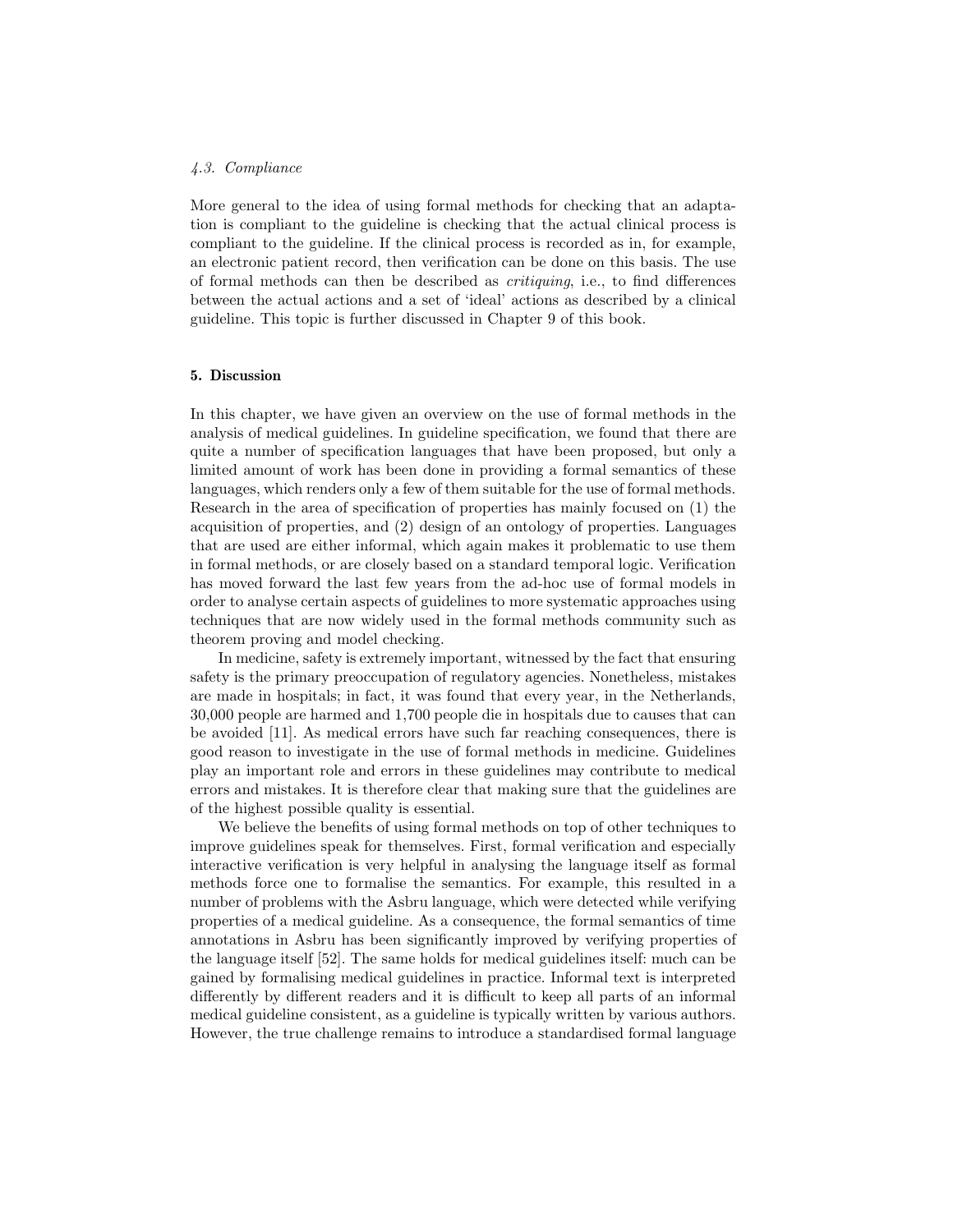into the practice of guideline development. Only after this challenge has been met, the true potential of formal verification can be seen.

#### 6. Research Agenda

As mentioned in the discussion, significant progress has been made in the last few years in the area of formal methods and clinical guidelines, just considering the amount of work that has been produced. However, much work still has to be done. Some of the issues that could be further investigated are mentioned here.

First, it would be convenient to introduce a standardised, machine readable format into the guideline development process. Otherwise a gap remains between informal text of the medical guideline and the machine readable model which is the basis for further analysis. The machine readable format must be easy to understand and yet expressive enough for a large variety of medical guidelines. Currently, a number of standardised languages exist for writing down medical guidelines, yet none of these languages have been used by guideline developers on a large scale, nor do they take into account the special features of formal verification. Similarly, a detailed formal semantics should underly the machine readable format and should be used as a standard for building tools such as editor, interpreters, compilers, etc.

Formal verification of properties is difficult and time consuming. While interactive verification can only be performed by logicians, automatic methods have potential to be applied by guideline designers. This raises the question in which situation a certain technique should be employed. Guidelines for guideline developers could improve the practical usefulnes as well as the visibility of the research that is being done.

Finally, and what is possibly most challenging is that there seems to be a gap between the work in this area that has been done so far and the medical community. It seems to be notoriously difficult to get medically relevant results, which might be due to the fact that only very few medical doctors are involved in this research. For example, it is relevant to know whether or not a guideline is "safe" or "correct", which are concepts that are difficult to grasp. However, in order to make a real impact in medicine, such difficult questions will have to be answered.

## References

- [1] M. Alberti, M. Gavanelli, E. Lamma, P. Mello, P. Torroni, and G. Sartor. Mapping deontic operators to abductive expectations. Computational  $\mathcal{C}_{\mathcal{A}}$  Mathematical Organization Theory, 12(2):205–225, 2006.
- [2] L. Anselma, P. Terenziani, S. Montani, and A. Bottrighi. Towards a comprehensive treatment of repetitions, periodicity and temporal constraints in clinical guidelines. Artificial Intelligence Medicine, 38(2):171–195, 2006.
- [3] F. Baader, D. Calvanese, D.L. McGuinness, D. Nardi, and P.F. Patel-Schneider. The Description Logic Handbook - Theory, Implementation and Applications. Cambridge University Press, 2003.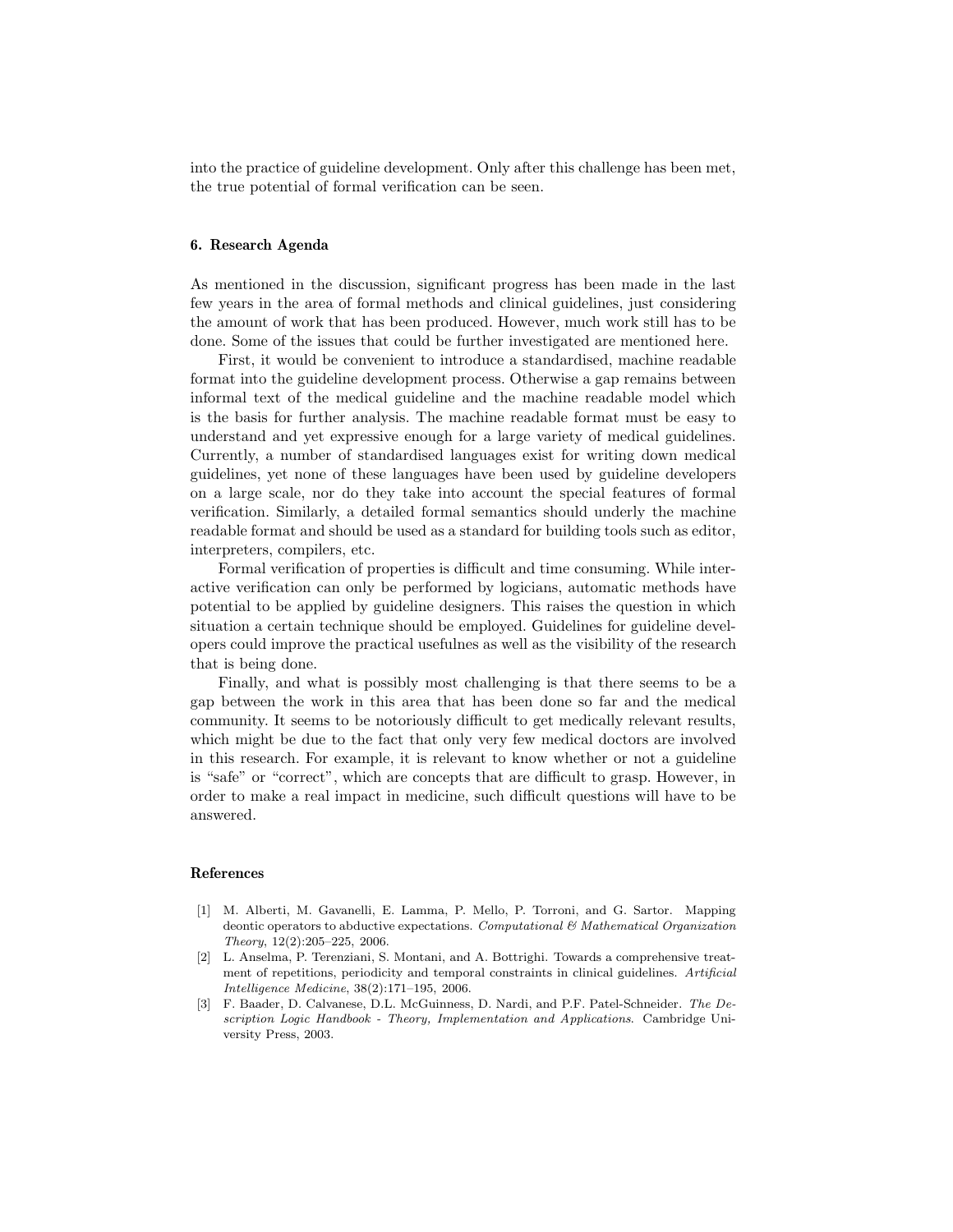- [4] M. Balser, C. Duelli, and W. Reif. Formal semantics of Asbru an overview. In H. Ehrig, B. Kraemer, and A. Ertas, editors, Proceedings of the 6th Biennial world Conference on Integrated Desgin and Process Technology, pages 1–8, USA, 2002. Society for Desgin and Process Science.
- [5] M. Balser, C. Duelli, W. Reif, and J. Schmitt. Formal semantics of Asbru v2.12. Technical report, University of Augsburg, June 2006.
- [6] M. Balser, W. Reif, G. Schellhorn, K. Stenzel, and A. Thums. Formal system development with KIV. In T. Maibaum, editor, Fundamental Approaches to Software Engineering, number 1783 in LNCS, pages 363–366. Springer-Verlag, 2000.
- [7] S. Bäumler, M. Balser, A. Dunets, W. Reif, and J. Schmitt. Verification of medical guidelines by model checking – a case study. In A. Valmari, editor, Proceedings of  $13th$ International SPIN Workshop on Model Checking of Software, volume 3925 of LNCS, pages 219–233. Springer-Verlag, 2006.
- [8] M. Ben-Ari, Z. Manna, and A. Pnueli. The temporal logic of branching time. Acta Inform, 20, 1983.
- [9] R. S. Boyer, M. Kaufmann, and J. S. Moore. The Boyer-Moore theorem prover and its interactive enhancement. Computers and Mathematics with Applications, 29(2):27–62, 1995.
- [10] R. S. Boyer and J. S. Moore. Proving theorems about LISP functions. Journal of the Association for Computing Machinery, 22(1):129–144, 1975.
- [11] M.C. de Bruijne, M. Zegers, L.H.F. Hoonhout, and C. Wagner. Onbedoelde schade in Nederlandse ziekenhuizen: dossieronderzoek van ziekenhuisopnames in 2004. Instituut voor Extramuraal Geneeskundig Onderzoek (NIVEL), 2007.
- [12] F. Chesani, A. Ciampolini, P. Mello, M. Montali, P. Torroni, M. Alberti, and S. Storari. Protocol specification and verification by using computational logic. In F. Corradini, F. de Paoli, E. Merelli, and A. Omicini, editors, WOA 2005: Dagli Oggetti agli Agenti. 6th AI\*IA/TABOO Joint Workshop "From Objects to Agents": Simulation and Formal Analysis of Complex Systems, pages 184–192. Pitagora Editrice Bologna, November 2005.
- [13] E. M. Clarke, E. A. Emerson, and A. P. Sistla. Automatic verification of finite state concurrent systems using temporal logic. ACM Transactions on Programming Languages and Systems, 8(2):244–263, 1986.
- [14] E.M. Clarke and E.A. Emerson. Design and synthesis of synchronization skeletons using branching time temporal logic. In Logic of Programs: Workshop, number 131 in LNCS, Yorktown Heights, NY, May 1981. Springer.
- [15] E.M. Clarke, O. Grumberg, and A.D. Peled. Model Checking. The MIT Press, Cambridge, Massachusetts, London, England, 2001.
- [16] P.A. de Clercq, J.A. Blom, H.H.M. Korsten, and A. Hasman. Approaches for creating computer-interpretable guidelines that facilitate decision support. Artificial Intelligence in Medicine, 31:1–27, 2004.
- [17] R. Dechter, I. Meiri, and J. Pearl. Temporal constraint networks. Artificial Intelligence, 49(1–3):61–95, 1991.
- [18] G. Duftschmid and S. Miksch. Knowledge-based verification of clinical guidelines by detection of anomalies. OEGAI Journal, pages 37–39, 1999.
- [19] G. Duftschmid, S. Miksch, and W. Gall. Verification of temporal scheduling constraints in clinical practice guidelines. Artificial Intelligence in Medicine, 25:93–121, 2002.
- [20] G. Duftschmid, S. Miksch, Y. Shahar, and P. Johnson. Multi-level verification of clinical protocols. In Proceedings of the Workshop on Validation and Verification of Knowledge-Based Systems, Trento, Italy, 1998.
- [21] E.A. Emerson and E.M. Clarke. Characterizing correctness properties of parallel programs using fixpoints. In Automata, Languages and Programming, number 85 in LNCS, pages 169–181, 1980.
- [22] D. Fensel, A. Schonegge, R. Groenboom, and B. Wielinga. Specification and verification of knowledge-based systems. In B.R. Gaines and M. A. Musen, editors, Proceedings of the 10th Banff knowledge acquisition for knowledge-based systems workshop, pages 1–20, Department of Computer Science, University of Calgary, 1996.
- [23] J. Fox, A. Alabassi, E. Black, C. Hurt, and T. Rose. Modelling clinical goals: a corpus of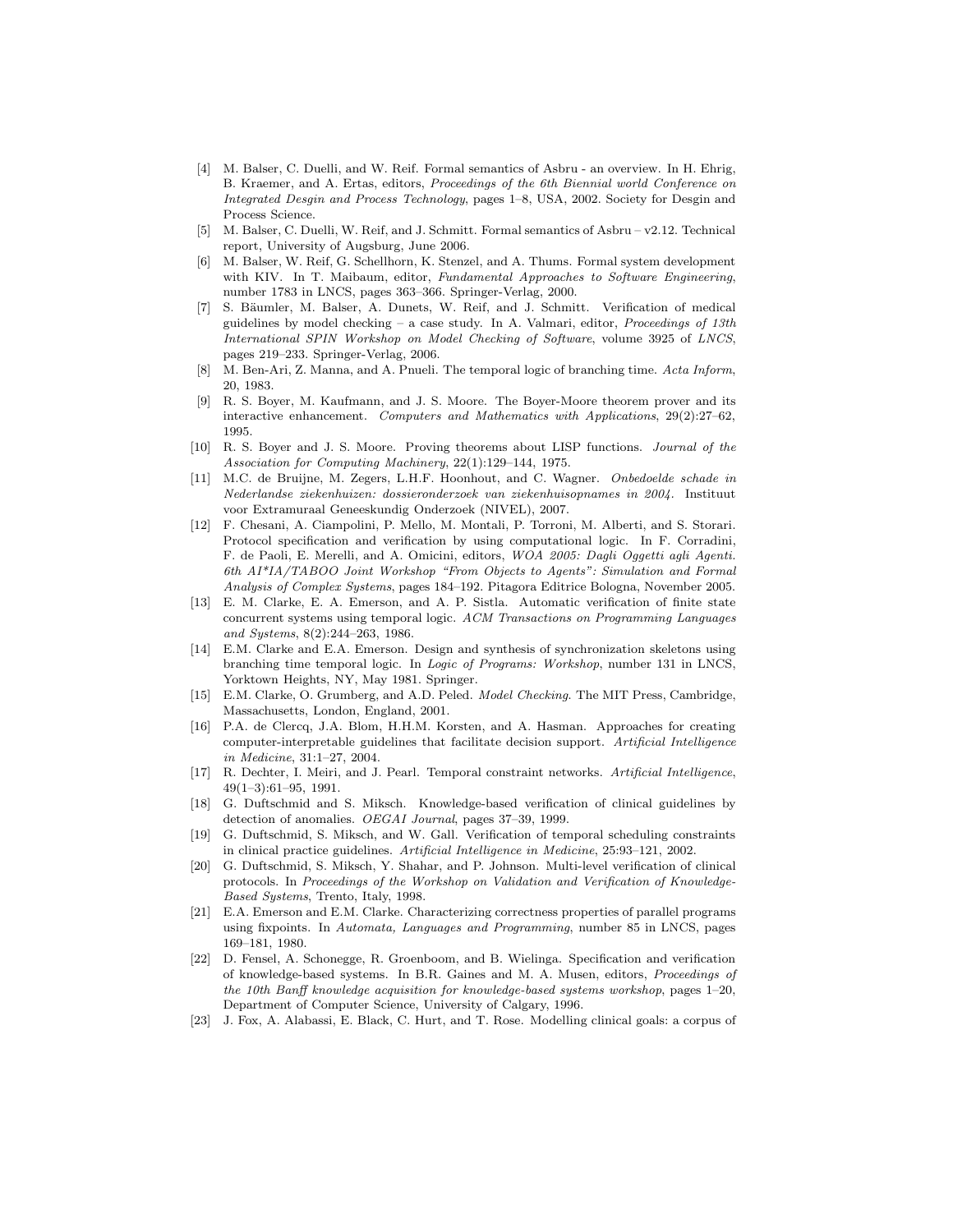examples and a tentative ontology. Stud Health Technol Inform, 101:31–45, 2004.

- [24] J. Fox and S. Das. Safe and Sound: Artificial Intelligence in Hazardous Applications. AAAI Press, 2000.
- [25] L. Giordano, P. Terenziani, A. Bottrighi, S. Montani, and L. Donzella. Model checking for clinical guidelines: an agent-based approach. In AMIA 2006, pages 171–195, Washington, 2006. American Medical Informatics Association.
- [26] P. Groot, A. Hommersom, P. Lucas, R. Serban, A. ten Teije, and F. van Harmelen. The role of model checking in critiquing based on clinical guidelines. In R. Bellazzi, A. Abu-Hanna, and J. Hunter, editors, 11th Conference on Artificial Intelligence in Medicine, number 4595 in LNAI, pages 411–420. Springer-Verlag Berlin Heidelberg, 2007.
- [27] D. Haneberg, S. Bäumler, M. Balser, H. Grandy, F. Ortmeier, W. Reif, G. Schellhorn, J. Schmitt, and K. Stenzel. The user interface of the kiv verification system - a system description. ENTCS special issue, 2007. To appear.
- [28] G.J. Holzmann. The Spin Model Checker: Primer and Reference Manual. Addison-Wesley Professional, 2004.
- [29] A.J. Hommersom, P. Groot, P.J.F. Lucas, M. Balser, and J. Schmitt. Verification of medical guidelines using background knowledge in task networks. IEEE Transactions on Knowledge and Data Engineering, 19(6):832–846, 2007.
- [30] A.J. Hommersom, P. Groot, P.J.F. Lucas, M. Marcos, and B. Martínez-Salvador. Computer-based medical guidelines and protocols: A primer and current trends, chapter A Constraint-based Approach to Medical Guidelines and Protocols. IOS Press, 2008.
- [31] A.J. Hommersom, P.J.F. Lucas, and P. van Bommel. Automated theorem proving for quality-checking medical guidelines. In Proceedings of CADE-20 Workshop on Empirically Successful Classical Automated Reasoning (ESCAR), 2005.
- [32] T. Jech. OTTER experiments in a system of combinatory logic. Journal of Automated Reasoning, 14(3):413–426, 1995.
- [33] P.J.F. Lucas. The Representation of Medical Reasoning Models in Resolution-based Theorem Provers. Artificial Intelligence in Medicine, 5:395–419, 1993.
- [34] M. Marcos, B. Martínez-Salvador, A.J. Hommersom, P. Groot, P.J.F. Lucas, A. Jovell, and S. Blancafort. Deliverable 5.1: Case-study in transformations for protocol development, 2006.
- [35] K. McMillan. Symbolic Model Checking. Kluwer Academic Publishers, Boston, 1993.
- [36] D.W. Miller, S.J. Frawley, and P.L. Miller. Using semantic constraints to help verify the completeness of a computer-based clinical guideline for childhood immunization. Computer Methods and Programs in Biomedicine, 58(3):267–280, March 1999.
- [37] M. Peleg, D. Rubin, and R.B. Altman. Using petri net tools to study properties and dynamics of biological systems. J Am Med Inform Assoc., 2005.
- [38] M. Peleg, S. Tu, J. Bury, P. Ciccarese, J. Fox, R.A. Greenes, R. Hall, P.D. Johnson, N. Jones, A. Kumar, S. Miksch, S. Quaglini, A. Seyfang, E.H. Shortliffe, and M. Stefanelli. Comparing computer-interpretable guideline models: a case-study approach. Journal of the American Medical Informatics Association, 10(1):52–68, 2003.
- [39] M. Peleg, D. Wang, A. Fodor, S. Keren, and E. Karnieli. Computer-based medical guidelines and protocols: A primer and current trends, chapter Adaptation of practice guidelines for clinical decision support: a case study of diabetic foot care. IOS Press, 2008.
- [40] M. Peleg, I. Yeh, and R.B. Altman. Modelling biological processes using workflow and petri net models. Bioinformatics, 18(6), 2002.
- [41] J.L. Peterson. Petri nets. ACM Computing Surveys, 9(3):223–252, 1977.
- [42] J.L. Peterson. Petri Net Theory and the Modeling of Systems. Prentice Hall, PTR Upper Saddle River, NJ, USA, 1981.
- [43] J.D. Phillips and P. Vojtěchovskiý. Linear groupoids and the associated wreath products. Journal of Symbolic Computation, 40(3):1106–1125, 2005.
- [44] G.D. Plotkin. A structural approach to operational semantics. Technical Report DAIMI FN-19, Aarhus University, 1981.
- [45] A. Pnuelli. A temporal logic of concurrent programs. Theoretical Computer Science, 13:45–60, 1981.
- [46] S. Quaglini, M. Stefanelli, A. Cavallini, G. Micieli, C. Fassino, and C. Mossa. Guideline-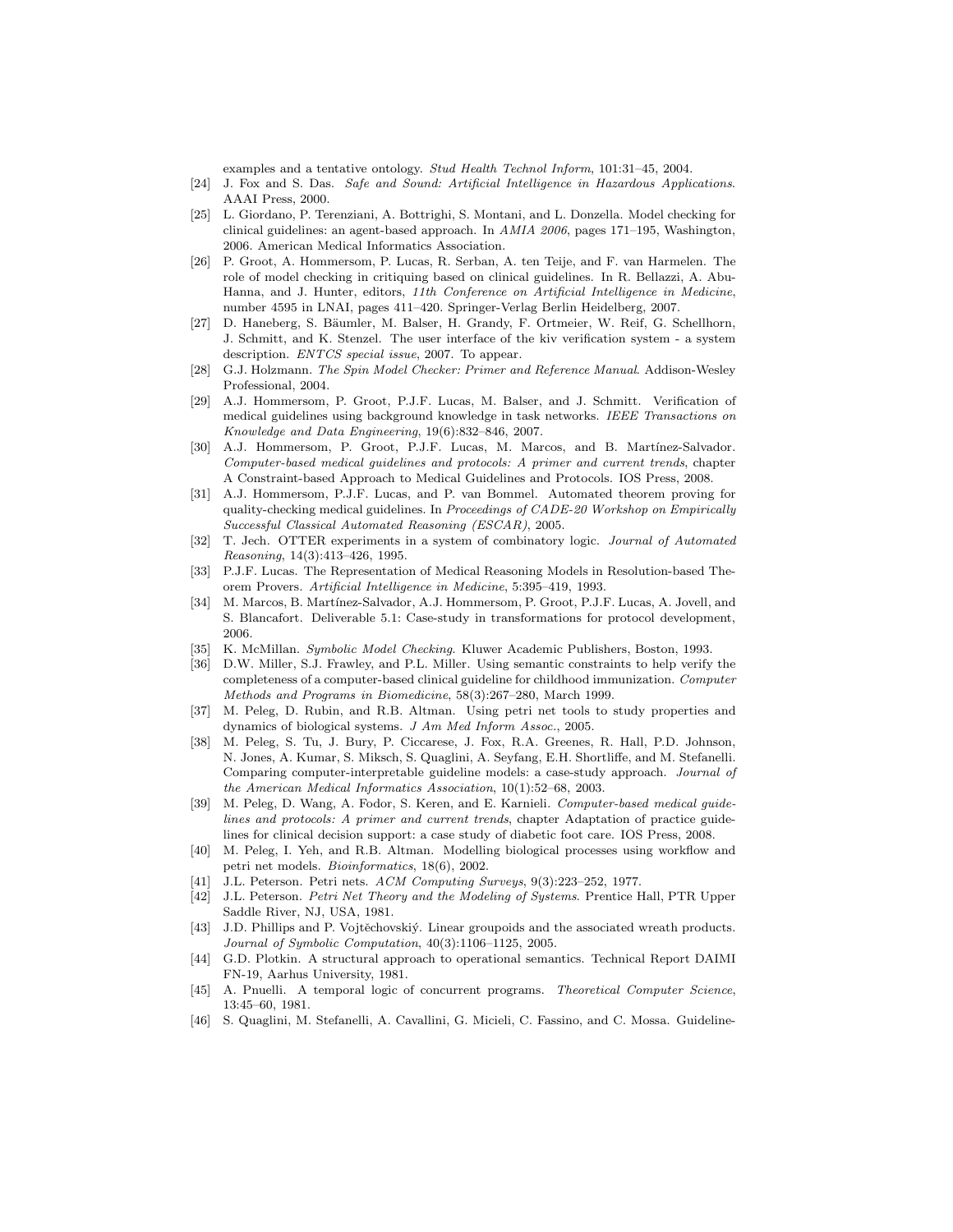based careflow systems. Artificial Intelligence in Medicine, 20(1):5–22, 2000.

- [47] J-P. Queille and J. Sifakis. Specification and verification of concurrent systems is CESAR. In International Symposium on Programming, LNCS 137, pages 337–351. Springer Verlag, 1982.
- [48] J.A. Robinson. Automated Deduction with Hyperresolution. International Journal of Computatational Mathematics, 1:23–41, 1965.
- [49] J. Rushby. Formal methods and their role in the certification of critical systems. Technical report, CSL-95-1, March 1995.
- [50] J. Schmitt, M. Balser, S. B¨aumler, A. Dunets, N. Moebius, F. Lautenbacher, W. Reif, M. Marcos, Martínez-Salvador, A.J. Hommersom, P. Groot, P.J.F. Lucas, R. Serban, A. ten Teije, F. van Harmelen, A. Seyfang, S. Miksch, K. Rosenbrand, J. Wittenberg, and J. van Croonenborg. Deliverable d4.2c: Formal verification of selected guideline properties, 2006. Available at http://www.protocure.org.
- [51] J. Schmitt, A. Hoffmann, M. Balser, W. Reif, and M. Marcos. Interactive verification of medical guidelines. In 14th Symposium on Formal Methods (FM'06), volume 4085 of LNCS, pages 21–27. Springer, 2006.
- [52] J. Schmitt, W. Reif, A. Seyfang, and S. Miksch. Temporal dimension of medical guidelines: The semantics of asbru time annotations. In ECAI 2006 WS – AI techniques in healthcare: evidence-baded guidelines and protocols, 2006.
- [53] S. Schulz and U. Hahn. A description logic approach to clinical guidelines and protocols. In Symposium on Computerized Guidelines and Protocols, 2004.
- [54] S. Schulz, Markó. K., and B. Suntisrivaraporn. Complex occurrents in clinical terminologies and their representation in a formal language. In Proc. of the First European Conference on SNOMED CT (SMCS'06), Copenhagen, Denmark, 2006.
- [55] A. Seyfang and S. Miksch. Advanced temporal data abstraction for guideline execution. In Proceedings of the Symposium on Computer-based Support for Clinical Guidelines and Protocols, pages 88–102, 2004.
- [56] A. Seyfang, S. Miksch, W. Horn, M. Urschitz, C. Popow, and C. Poets. Using timeoriented data abstraction methods to optimize oxygen supply for neonates. In Artificial Intelligence in Medicine, pages 217–226, 2001.
- [57] Y. Shahar, S. Miksch, and P. Johnson. The asgaard project: A task-specific framework for the application and critiquing of time-orientied clinical guidelines. Artificial Intelligence in Medicine, 14:29–51, 1998.
- [58] R.N. Shiffman. Representation of clinical practice guidelines in conventional and augmented decision tables. Journal of the American Medical Informatics Association, 4:382– 393, 1997.
- [59] R.N. Shiffman and R.A. Greenes. Improving clinical guidelines with logic and decisiontable techniques: Application in hepatitis immunization recommendations. Med Decis Making, 14:245–254, 1994.
- [60] O. Sokolsky, B.G. Silverman, and I. Lee. Consistency of clinical guidelines. Position Statement (http://www.glif.org/workshop/position\_stmt/ConsistencyPosition.pdf), 2000.
- [61] M. Stacey and C. McGregor. Temporal abstraction in intelligent clinical data analysis: A survey. Artificial Intelligence in Medicine, 39(1):1–24, 2007.
- [62] R. Stegers, A. ten Teije, and F. van Harmelen. From natural language to formal proof goal: Structured goal formalisation applied to medical guidelines (extended abstract). In S. Staab and V. Svatek, editors, Proceedings of the 15th International Conference on Knowledge Engineering and Knowledge Management (EKAW'06), LNAI. Springer-Verlag, 2006.
- [63] D. Sutton and J. Fox. The syntax and semantics of the PROforma guideline modeling language. Jounal of the American Medical Informatics Association, 10(5):433–443, 2003.
- [64] A. ten Teije, M. Marcos, M. Balser, J. van Croonenborg, C. Duelli, F. van Harmelen, P. Lucas, S. Miksch, W. Reif, K. Rosenbrand, and S. Seyfang. Improving medical protocols by formal methods. Artificial Intelligence in Medicine, 36(3):193–209, 2006.
- [65] S.W. Tu and M.A. Musen. From guideline modeling to guideline execution: Defining guideline-based decision-support services. In Proc. AMIA Symposium, pages 863–867, Los